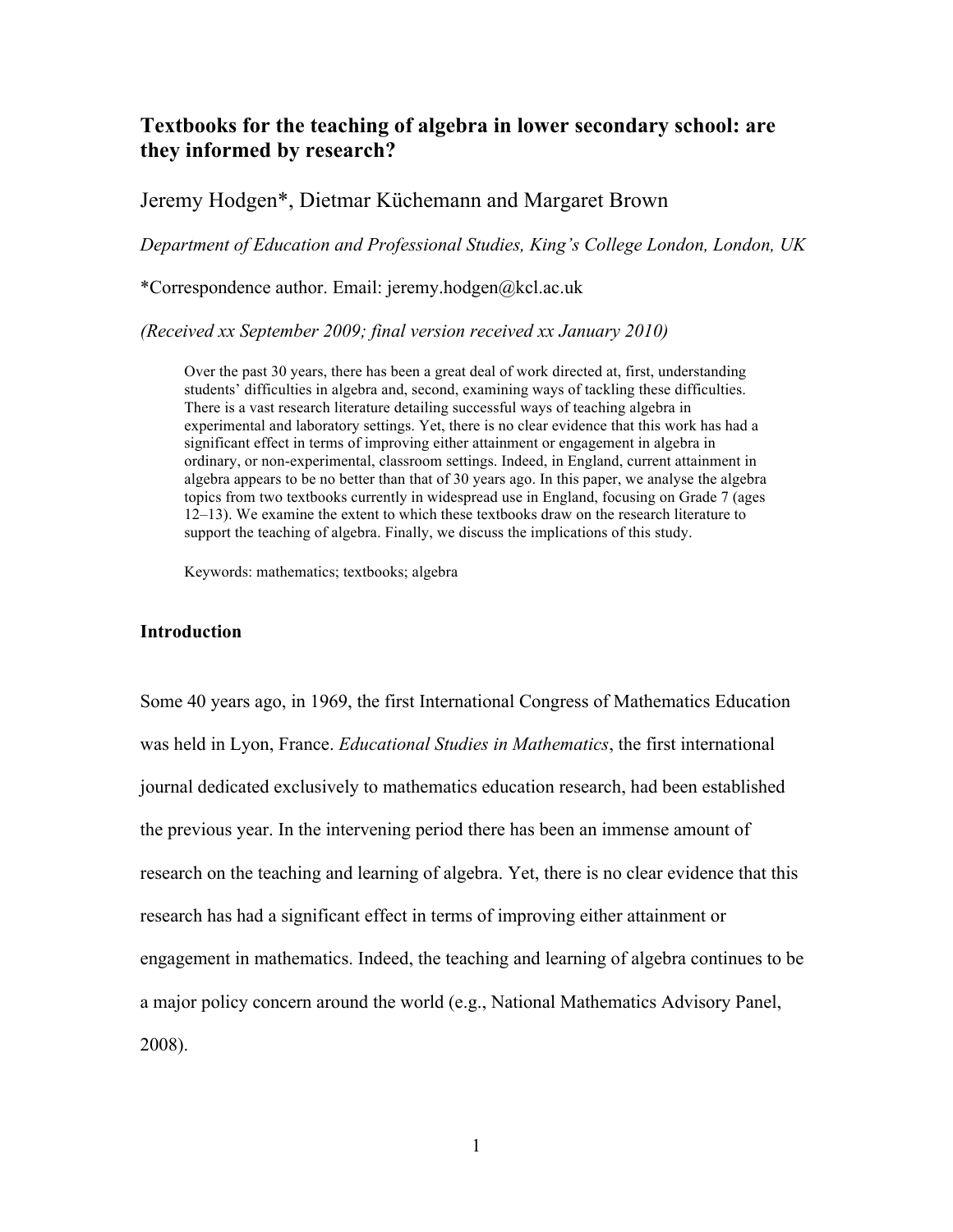The research we report here is drawn from the *Increasing Competence and Confidence in Algebra and Multiplicative Structures* (ICCAMS) study in England. As part of this study, we have compared students' understandings of algebra currently with that of the 1970s and have found that the understandings of 14-year-old students are no better now than 30 years ago (Hodgen, Küchemann, Brown, & Coe, 2009). In seeking to understand this phenomenon, one would ideally compare mathematics classrooms then and now. Unfortunately, there is little past data or evidence that provides a direct comparison of practices in school algebra of the 1970s with those of today. However, it is possible to examine secondary sources, such as curriculum materials, policy documents, official reports, and examination papers. Mason and Sutherland's (2002) analysis suggests that concerns about school algebra have changed little over time. They observe that there is a remarkable consistency in official reports going back to the beginning of the last century and before.

Official reports certainly provide insights into school algebra, but they are constructed at some distance from the classroom. An alternative approach is to focus on textbooks. Textbooks are almost ubiquitous in mathematics classrooms across the developed world and are amongst the most influential factors in the implemented curriculum. In the 2007 Trends in International Mathematics and Science Study (TIMSS) survey, for example, 96% of teachers at Grade 8 internationally reported that they made at least some use of textbooks to teach mathematics (Mullis et al., 2008).<sup>1</sup>

In this paper, we compare the presentation of algebra topics in the Year 8 (Grade 7) textbooks from two best-selling series: one from the 1970s, the *School Mathematics Project (SMP) Letter Series* published over the period 1968–1972; and one currently in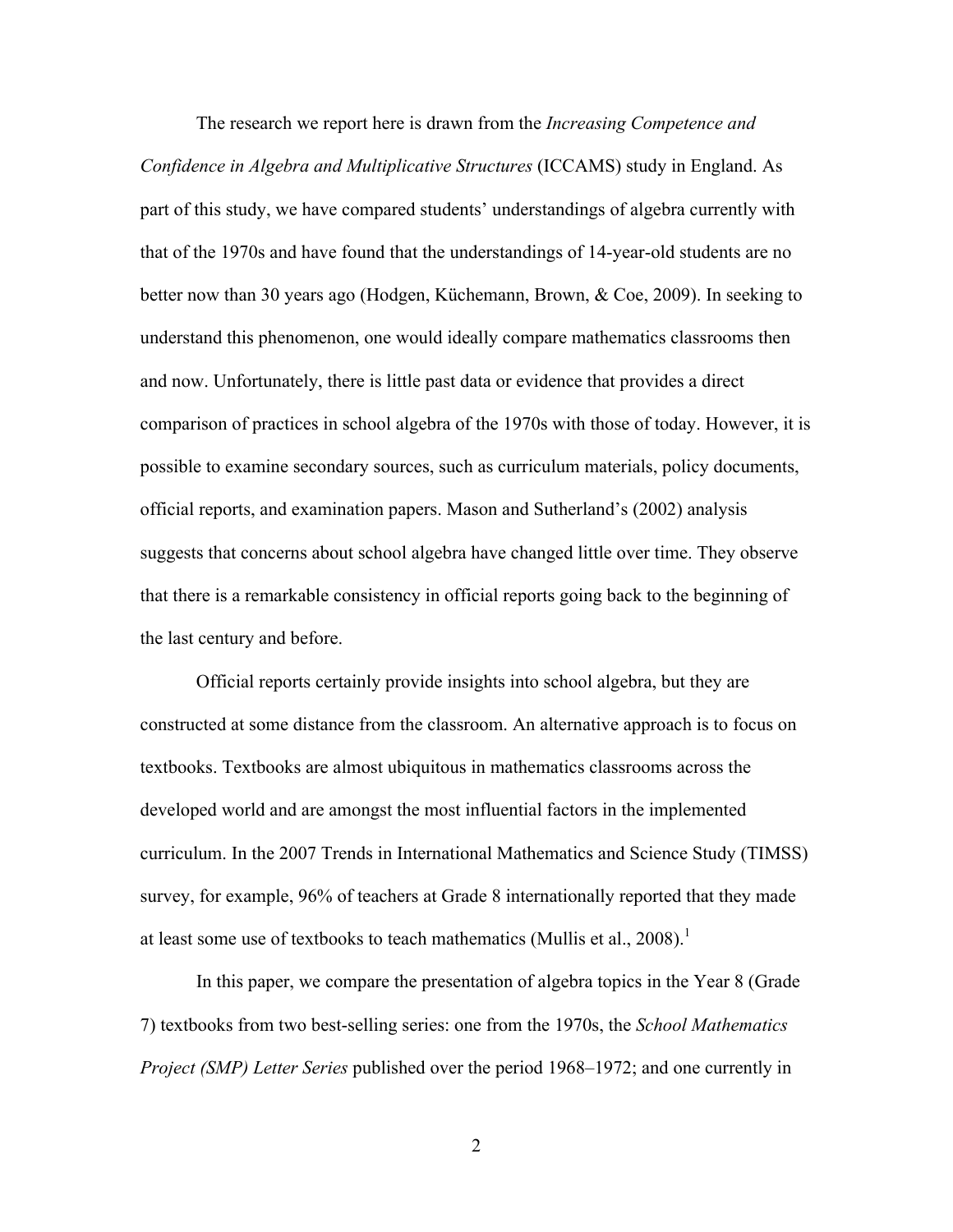use, *Framework Maths* published over the period 2002–2004. Our aim here is to examine what substantive changes have been made to the textbooks over the intervening period and, in particular, the extent to which the research basis on the teaching and learning of algebra has impacted on the current textbook.

#### **The research on mathematics textbooks**

Whilst there is a great deal of research investigating the implementation of curriculum resources, the research on textbooks is much more limited. The 1992 *Handbook of Research on Mathematics Teaching and Learning* (Grouws, 1992) has no chapters on textbooks or curriculum materials, whilst the second edition of the *Handbook* contains only one chapter (Stein, Remillard, & Smith, 2007).

One strand of textbook research compares textbook use internationally. Such comparisons can be useful, but as Foxman (1999) points out in his review of TIMSS, they need to be treated with caution since textbooks provide only a partial picture of classroom practice. Similarly, Howson and Robitaille (1995) argue that such comparisons "give indications…[but] are not determinants of national characteristics or necessarily of classroom practice" (p. 13). In their study, comparing textbooks in three European systems, Haggarty and Pepin (2001) highlight the issue of mathematical complexity and coherence. They found English textbooks to be less coherent and more routine than the French and German ones. Other researchers investigate textbook use within a particular national system. For example, Gu, Huang and Marton's (2004) research on Chinese textbooks highlights the importance of variation, particularly in the use of examples and non-examples. In an examination of Hong Kong and Korean teaching, Leung and Park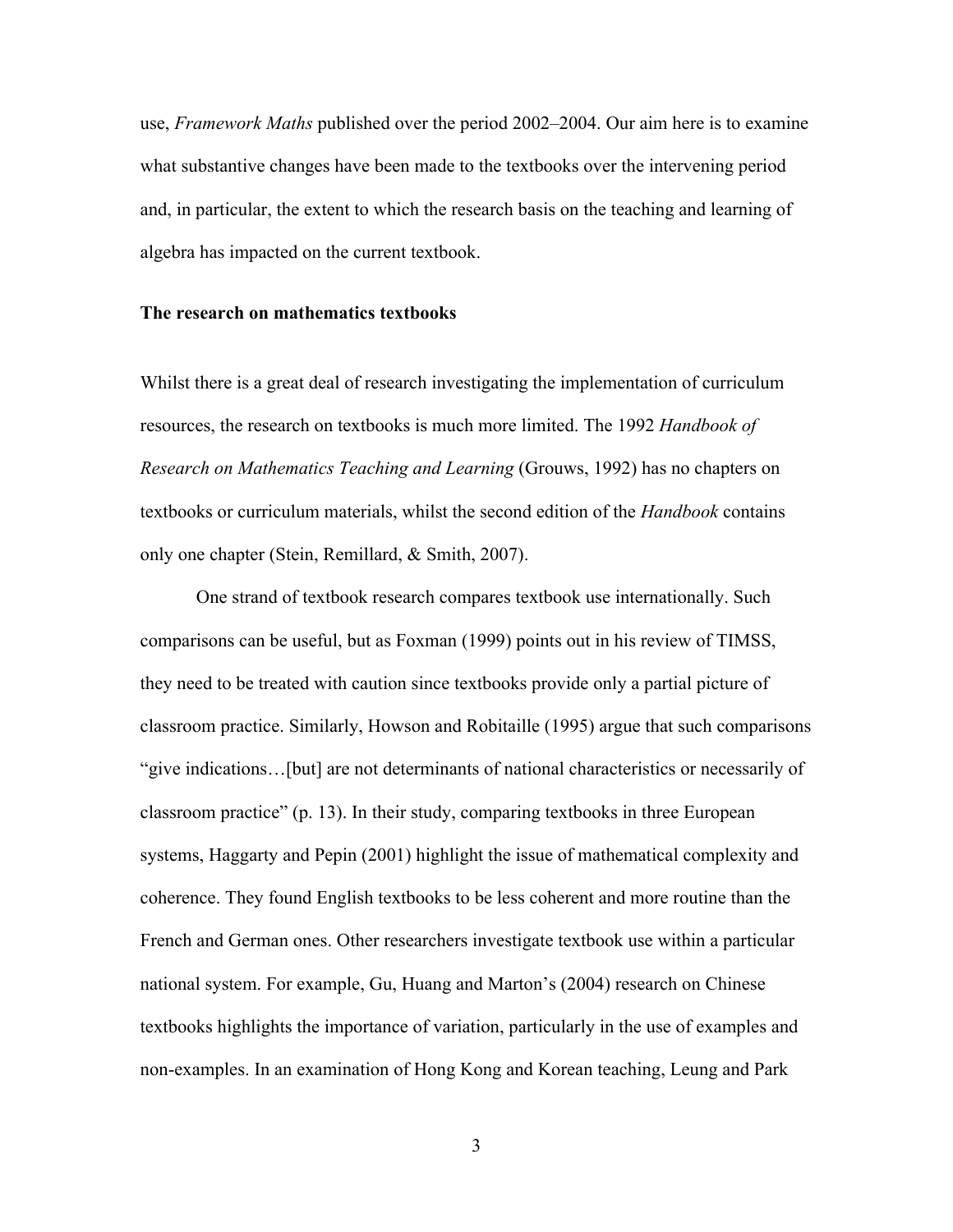(2002) illustrate how teacher's manuals in both countries provide a coherent and consistent mathematical basis for teaching, albeit largely in the context of procedural teaching.

Another approach examines how teachers actually use textbooks. Askew (1996), for example, examines the extent to which teachers actively seek to interpret and modify the textbook. He highlights a distinction between scheme-driven and scheme-assisted approaches. Similarly, Brown (2008) distinguishes between teachers offloading, adapting and improvising. Remillard and Bryans (2004) suggest that as teachers' expertise develops, they are more able to adapt and modify curriculum materials. Stein and Kim (2008) argue that, alongside providing "steps to follow, problems to give [and] actual questions to ask", textbooks need to engage teachers "in the rationales, assumptions or agendas that undergird these actions" (p. 44). Further, they argue that materials should help teachers anticipate the range of students' potential responses.

## **Background and context**

### *The ICCAMS study*

The ICCAMS is a 4-year research project funded by the Economic and Social Research Council as part of a wider initiative aimed at identifying ways to improve participation in Science, Technology, Engineering and Mathematics (STEM) disciplines in the UK.

Phase 1 of the project consists of a large-scale survey of 11–14-year-olds' understandings of algebra and multiplicative reasoning in England. A representative sample of approximately 6,000 students has been surveyed across 2008 and 2009 using tests originally used in the 1970s as part of the *Concepts in Secondary Mathematics and Science* (CSMS) study (Hart, 1981). Phase 2 consists of a collaborative research study with teacher-researchers who are using the results of Phase 1 on their own Year  $8^2$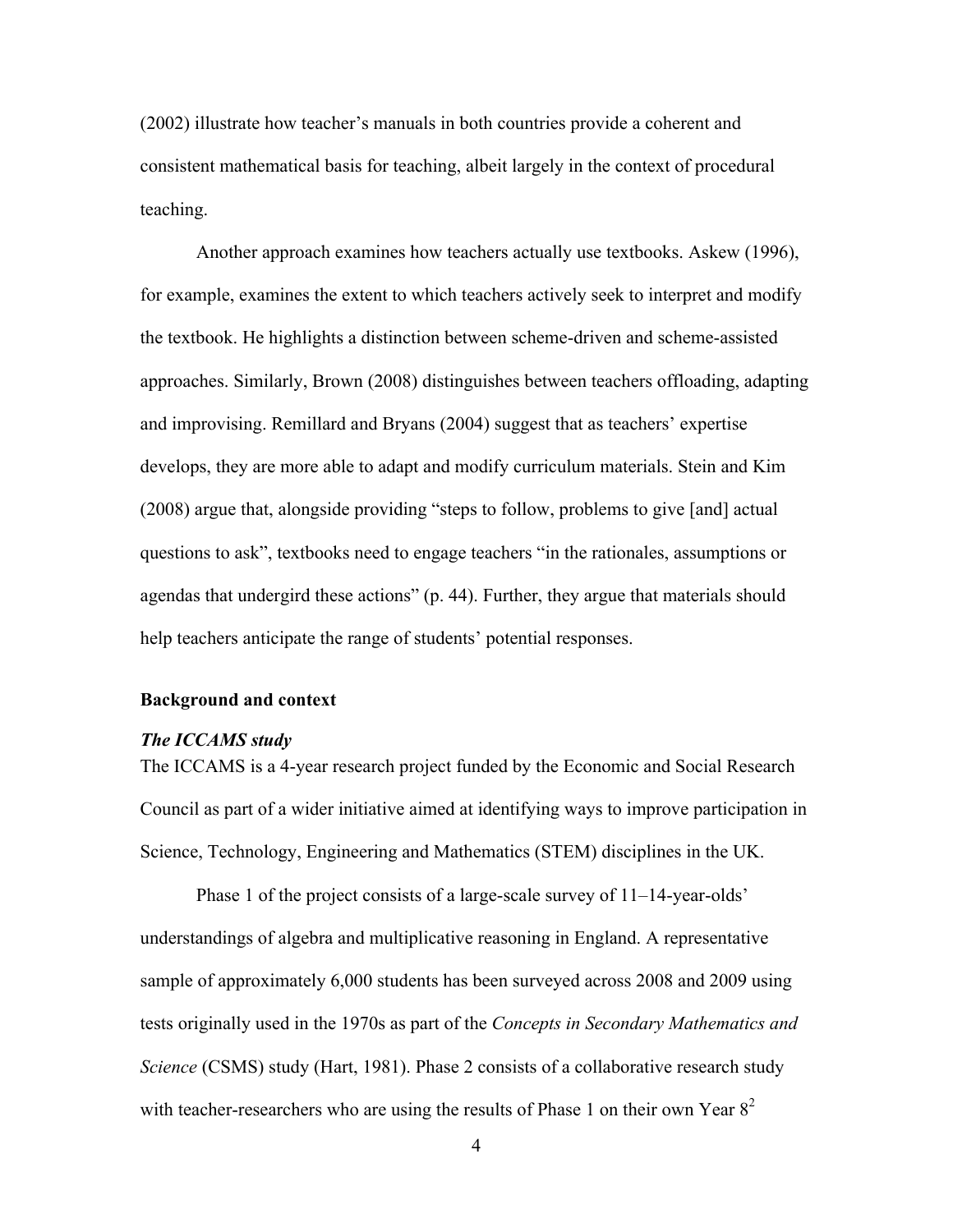classes, as part of extending the investigation to classroom/group settings. One aspect of this study is to examine how to support teachers in using textbooks to improve student attainment and attitudes.

### *School mathematics in England*

Unsurprisingly, school mathematics education in England has undergone change in the past 30 years since the original CSMS study. Indeed, many of these changes make England a particularly interesting case of school mathematics. Of note are several national initiatives directed at systemic improvement of mathematics teaching and attainment: a National Curriculum; national testing at ages 7, 11 and 14; the National Numeracy Strategy; and the Secondary National Strategy. The national initiatives are of particular interest in that they were directed at improving classroom pedagogy, and introduced guidance on lesson structure together with a very detailed outline and exemplification of the mathematics curriculum—the *Frameworks for Teaching Mathematics* (Department for Children, Schools and Families [DCSF], 2008; Department for Education and Employment [DfEE], 2001). Many of these initiatives have drawn directly or indirectly on the results of the CSMS study (Brown, 1996). During this period, examination results in England have shown steady and substantial rises: for example, the proportion of students achieving grade C or above in the  $GCSE<sup>3</sup>$  has risen from 45% in 1992 to 57% in 2009.

However, independent measures of attainment suggest that these rises may be due more to "teaching to the test" than to increases in genuine mathematical understanding. Initial results from Phase 1 of the ICCAMS study suggest that, whilst students' understandings of algebra at Year 8 (age 13) are generally better than in 1976, at Year 9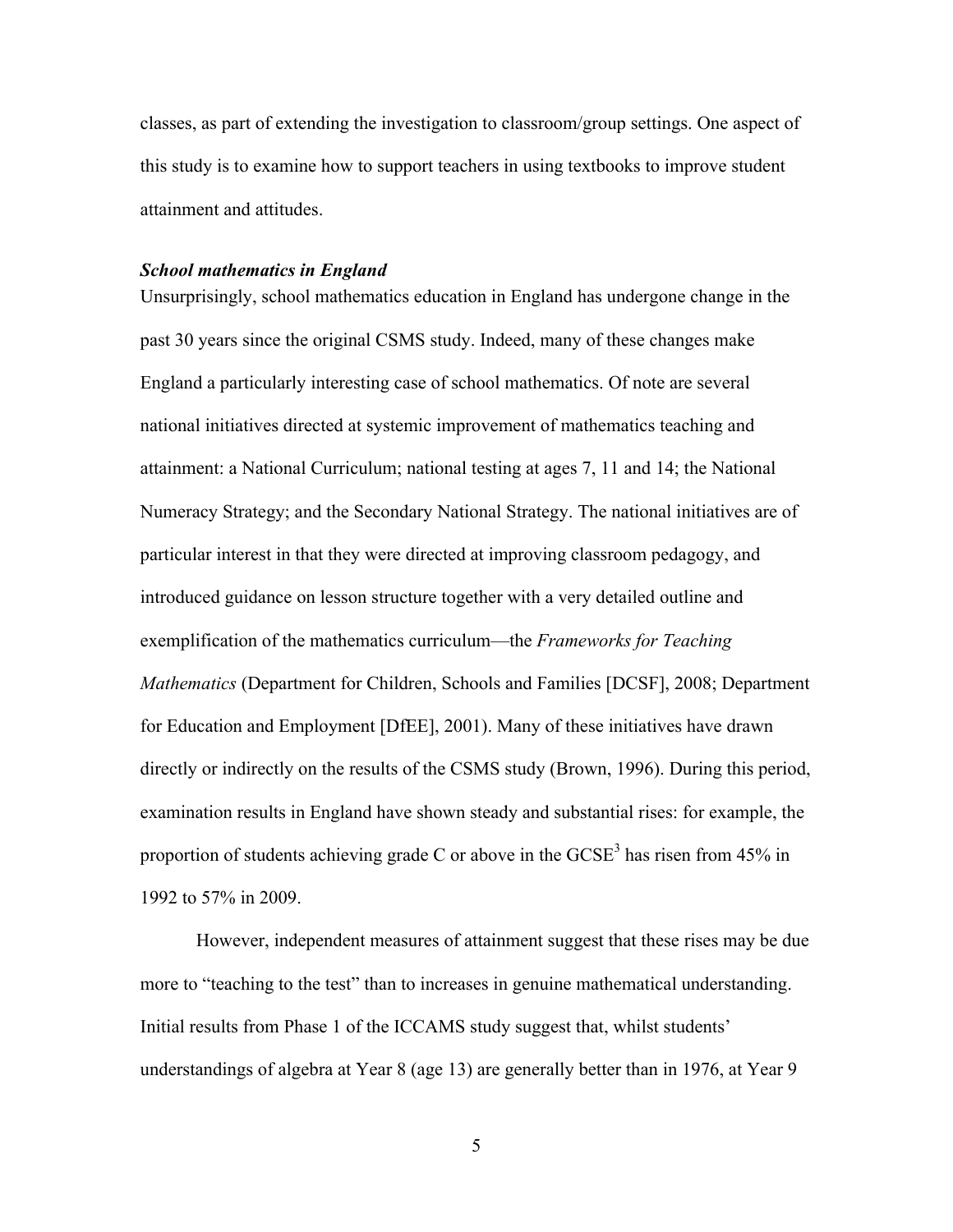(age 14) their understandings are broadly similar to those of 1976 (Hodgen et al., 2009).<sup>4</sup> Replication results from the science strand of the CSMS study show a similar pattern, that students' understanding of some algebraic ideas has not risen and has in some respects declined (Shayer & Ginsburg, 2009).

Moreover, despite these increases in examination performance, students' attitudes to mathematics do not appear to have improved. Insufficient students are choosing to continue studying mathematics post-16. There is considerable research in the UK addressing reasons for non-participation in mathematics—students stop studying mathematics because their experience of it is difficult, abstract, boring and irrelevant (Osborne et al., 1997). This commonly relates to algebra and the predominance of routine and formal work within algebra.

Although lower than the international average, textbook use in English secondary classrooms is high, with Grade 8 teachers reporting that they make some use of textbooks to teach mathematics in 89% of lessons (Mullis et al., 2008). The figure for the use of textbooks as the principal basis for mathematics lessons is 43% compared to the international average of 60%. This lower figure may reflect a greater use of Internet resources and initiatives by the Secondary National Strategy promoting the use of alternative resources alongside published textbooks. It may also reflect a view amongst the educational establishment that schools over-rely on textbooks rather than undertaking their own detailed planning. Our own and colleagues' observations suggest that, whilst teachers often use alternative resources at the beginning of lessons, textbooks still provide the principal source of the problems set for students in class. Textbooks in England are commercially produced and, in contrast to some other national systems, there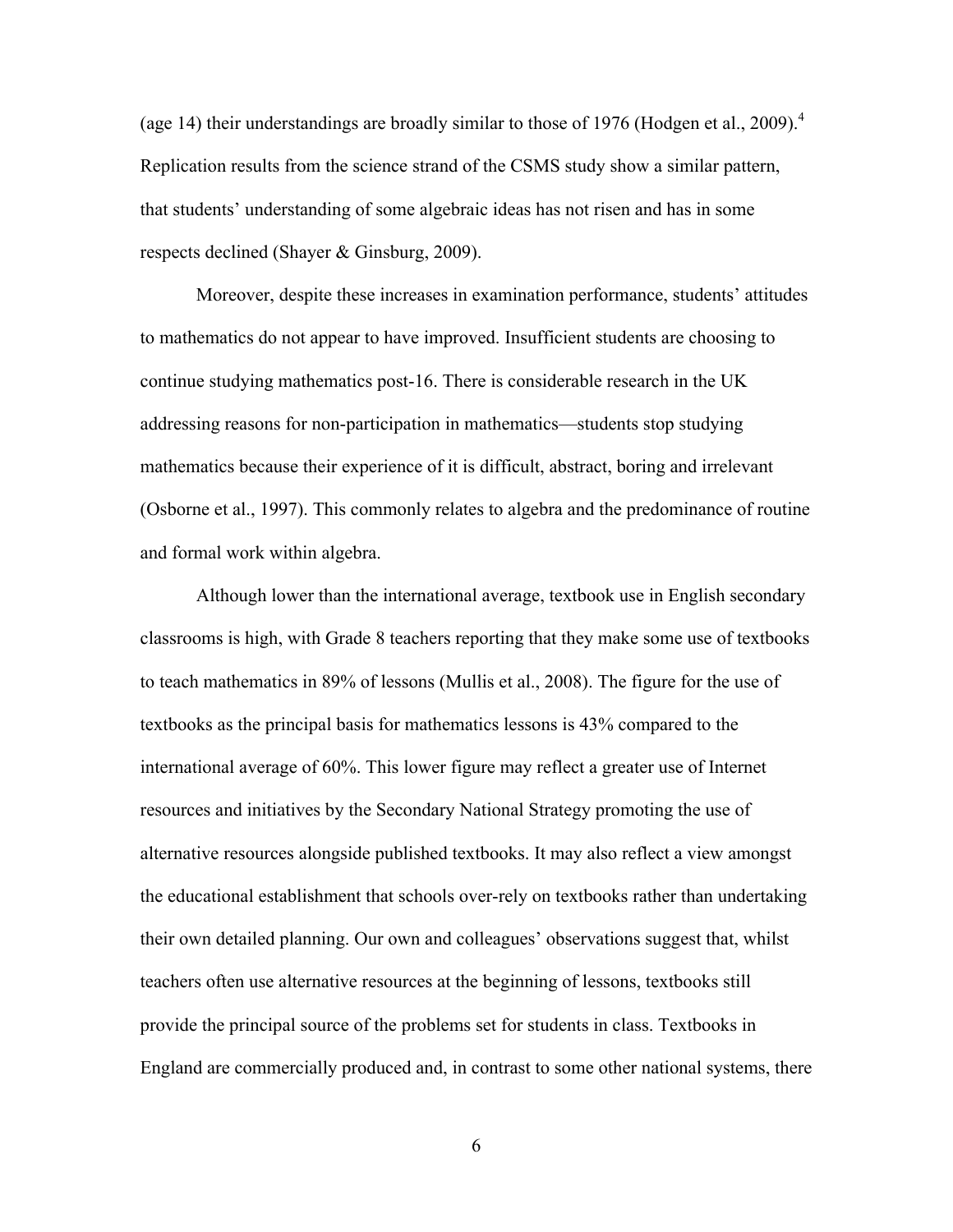is no process of state approval. Hence, schools and teachers are free to choose whatever textbooks they wish to use (see Table 10 "Control and supply of school textbooks", International Review of Curriculum and Assessment Frameworks Internet Archive, 2009). Since the introduction of the National Curriculum in 1989, the educational system in England has been subject to very frequent reform and review. One consequence of this has been to limit the time available for the development and trialling of textbooks.

### **Methods**

The analysis reported here is part of an ongoing aspect of the ICCAMS study. This aspect of the research is directed at understanding the ways in which current textbooks support the teaching of algebra and at identifying ways in which such textbooks might be used to support more effective teaching and learning.

The first task was to identify textbooks that represent mathematics textbooks in use currently and in the 1970s. In the case of current textbooks, we were able to easily identify the two market-leading textbooks for students aged 11–14: *Framework Maths* published by Oxford University Press, and *Maths Frameworking* published by Collins Education. The use of the terms "framework" and "frameworking" refer to the *Framework for Teaching Mathematics* (DCSF, 2008; DfEE, 2001). The prominence of these terms attests to the importance attached by schools and government to this curriculum guidance. For reasons of space, in this article, we focus on just one of these, *Framework Maths*—the series that we judge to be the currently best-selling and most widely used. There are no definitive publicly available statistics for textbook sales, and the publishers of both *Framework Maths* and *Maths Frameworking* claim their series to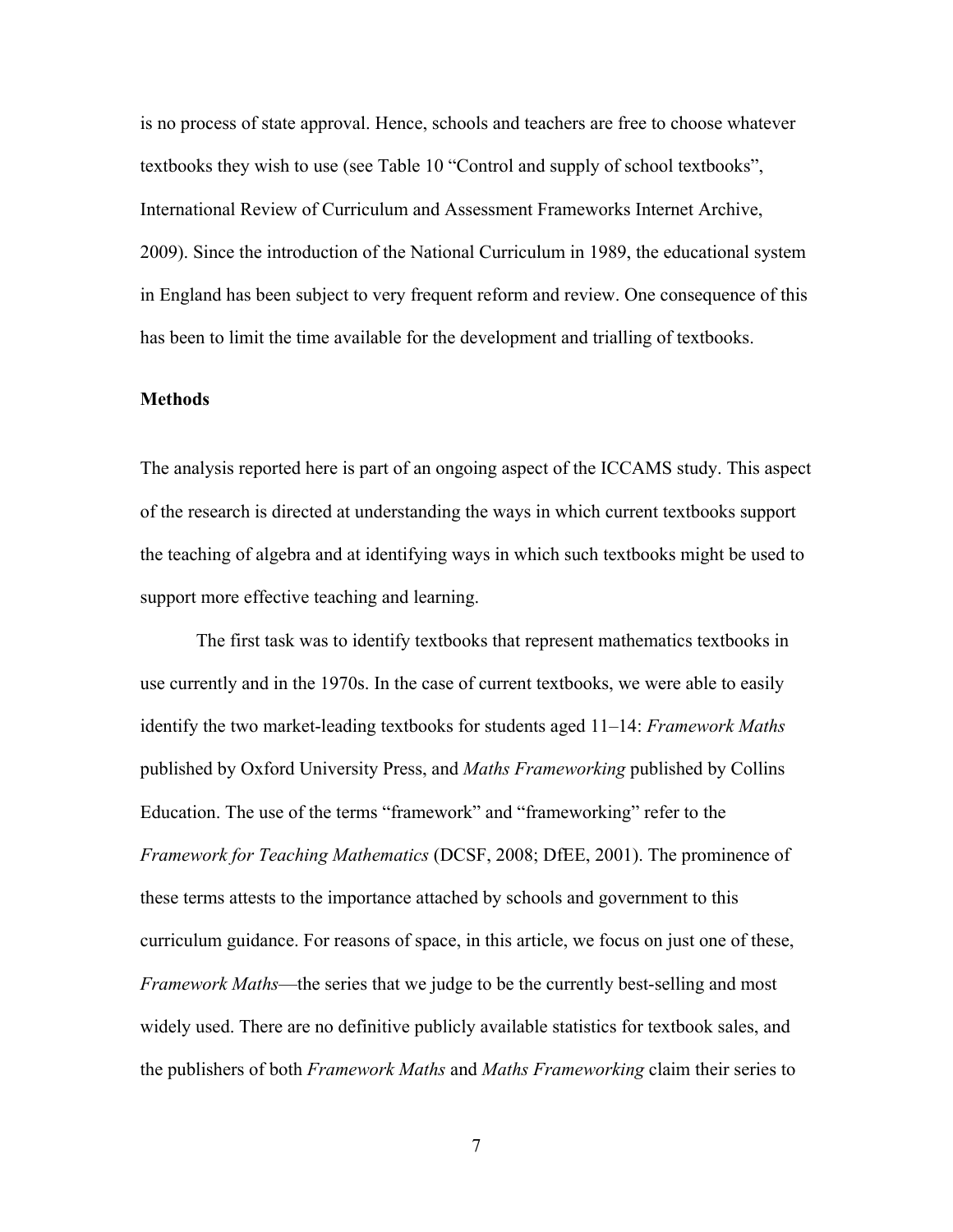be the market leader. Our judgement is based on the sales ranking on Amazon (UK), our own survey of schools, and our own anecdotal knowledge of school mathematics. Additionally, our analysis suggests that *Framework Maths* shows considerably noticeably more evidence, than *Maths Frameworking*, of attempts both to present a coherent picture of mathematics and to incorporate aspects of research.

For the 1970s, the choice of textbooks series was surprisingly straightforward in that there is strong evidence from contemporaneous and historical studies of a clear market leader: the *SMP Letter Series: A–H* and *X–Z* (Anderson, 1978; Breakell, 2001; Thwaites, 1972). A word of caution is necessary at this point in that there was a greater variety in the style and content of mathematics textbooks in the 1970s. In addition to its widespread use, the *SMP Letter Series* was aimed at providing a course for students across the attainment range.

We analysed the textbooks as follows. First, we compared the broad structure and content covered across all the books and the associated teacher's guides. This demonstrated, as we ourselves had anticipated, that currently formal algebra is taught earlier than it was in the 1970s, that more formal algebra is taught in lower secondary school in England today, and that the sub-divisions of content are rather different. This process also enabled us to identify the most directly comparable chapters or units in terms of content: namely, the unit in which linear relations, or straight line graphs, are introduced. Second, each of the authors of this paper wrote extended prose analyses of the various textbooks with a particular focus on the chapters on linear relations. Finally, we collated these analyses into a structured form, comparing the textbooks on the issues arising from research discussed below.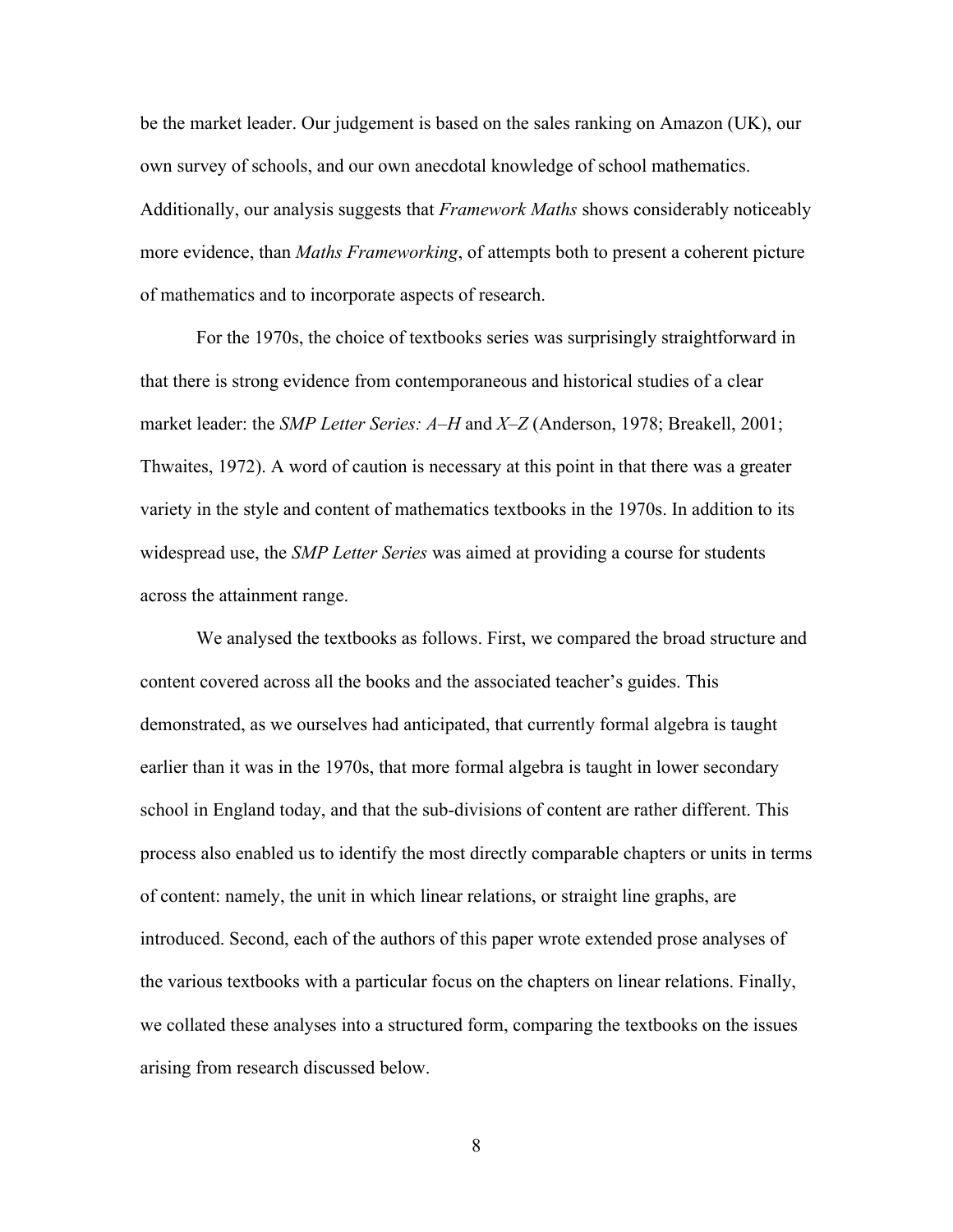## *Identifying significant issues from the research on algebra*

There is an enormous body of research in mathematics education that is relevant to the teaching and learning of algebra, much of it published since the publication of the *SMP Letter Series*. Our review of the literature was informed by the research on textbooks summarized above, greatly aided by two recent international reviews with a similar purpose conducted in England (Mason & Sutherland, 2002; Watson, 2009) and an influential report by the Royal Society (1997). Through this process, we identified the following areas, which we believe are well-known and well-developed in the literature.

### *Mathematical coherence*

By mathematical coherence, we refer to the extent to which the mathematics content is presented in a coherent and connected manner, and the extent to which the text illuminates the mathematical ideas and concepts, an issue that arises directly from the textbook literature (e.g., Haggarty & Pepin, 2001). In our analysis of the chapters on linear relations, we were particularly concerned with the notion of *variable* and the *use of symbols* (Küchemann, 1981). A central idea is that "letters in algebra may apply to *any number* [emphasis added]—not necessarily to some particular unknown number which will solve some particular problem" (The Mathematical Association, 1933, as cited in Mason, Graham, Pimm, & Gowar, 1985, p. 90). In examining this issue, we are concerned with the ways in which the textbook addresses issues relating to the psychological aspects of algebra learning rather than simply the logic of the mathematical ideas (Orton et al., 1995).

## *Misconceptions*

We note that misconceptions, although "incorrect", are not simply mistakes or misunderstandings, but rather have some logical foundation. In the context of this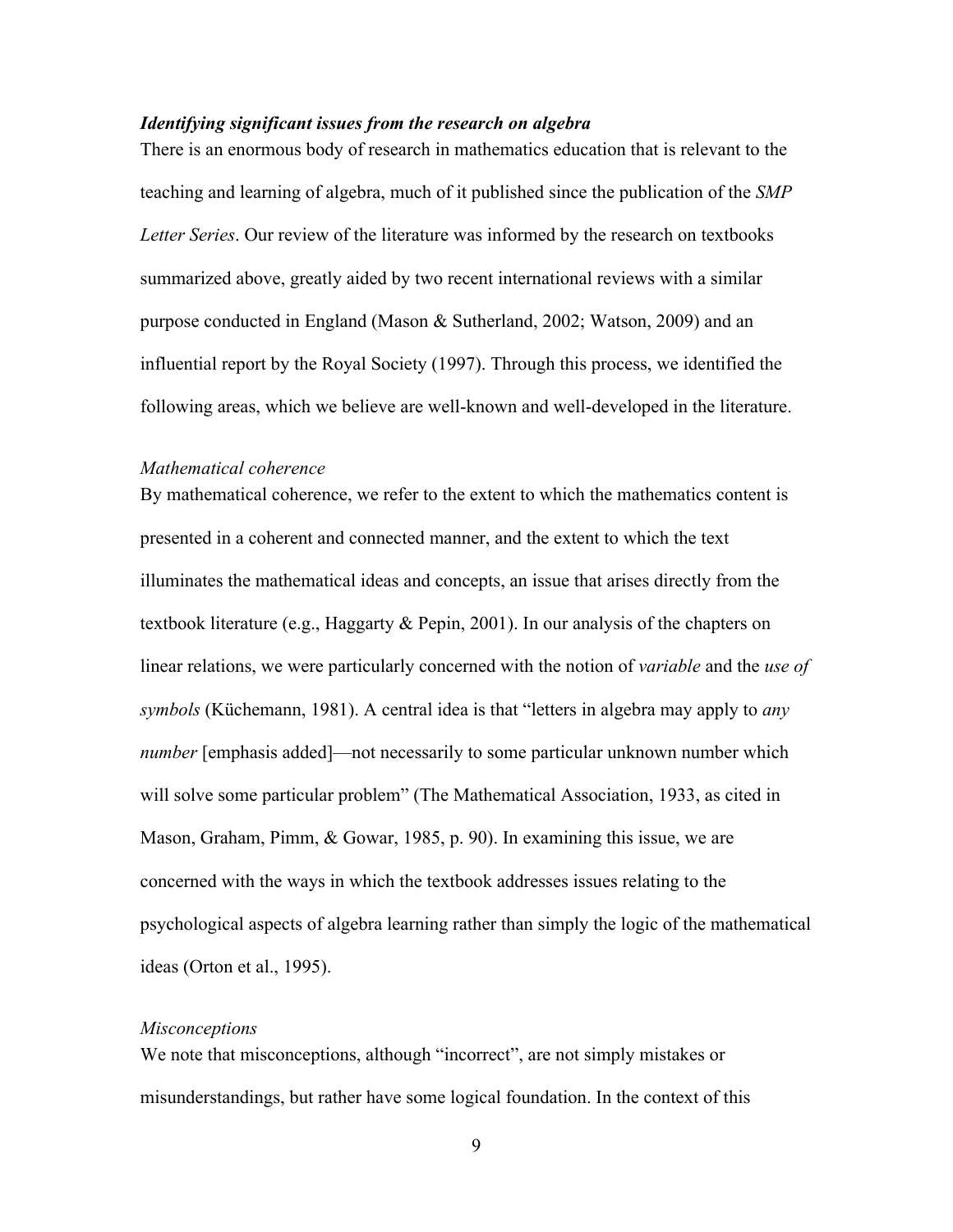analysis, we have identified the misconception of *letter as object* (rather than as representing generalized number or variable) as of key importance (Hart, 1981). Of similar importance is the notion of *lack of closure*. In developing an understanding of linear functions such as  $y = 3x + 2$ , students have to be able to see the expression  $3x + 2$ as an "answer" and a number in its own right rather than solely as an instruction to do something. At the same time, they have to appreciate that it cannot be re-written as a closed expression like 5*x*. One function of textbooks is to provide information that enables teachers to anticipate and plan for such misconceptions (Stein & Kim, 2008).

#### *Multiple representations*

This refers to the importance of examining and comparing the many different ways in which algebraic ideas can be represented, for example, graphically, symbolically, numerically, pictorially, in tabular form, and in words (Kaput, 1989). Such representations are important in their own right as well as enabling students to enrich their mathematical understanding.

### *Variation*

Here, we examine the variety of examples chosen and the use of non-examples (e.g., nonlinear functions such as  $y = x^2$ ) (see Gu et al., 2004). We also analyse the extent to which the textbooks engage teachers in the rationale for these choices (Stein & Kim, 2008).

### *Purpose*

We examine the extent to which textbooks attend to students perceiving a need for algebra, and thus the opportunity to understand the purpose and utility of these ideas (Arcavi, 1994; Ainley, Pratt, & Hansen, 2006).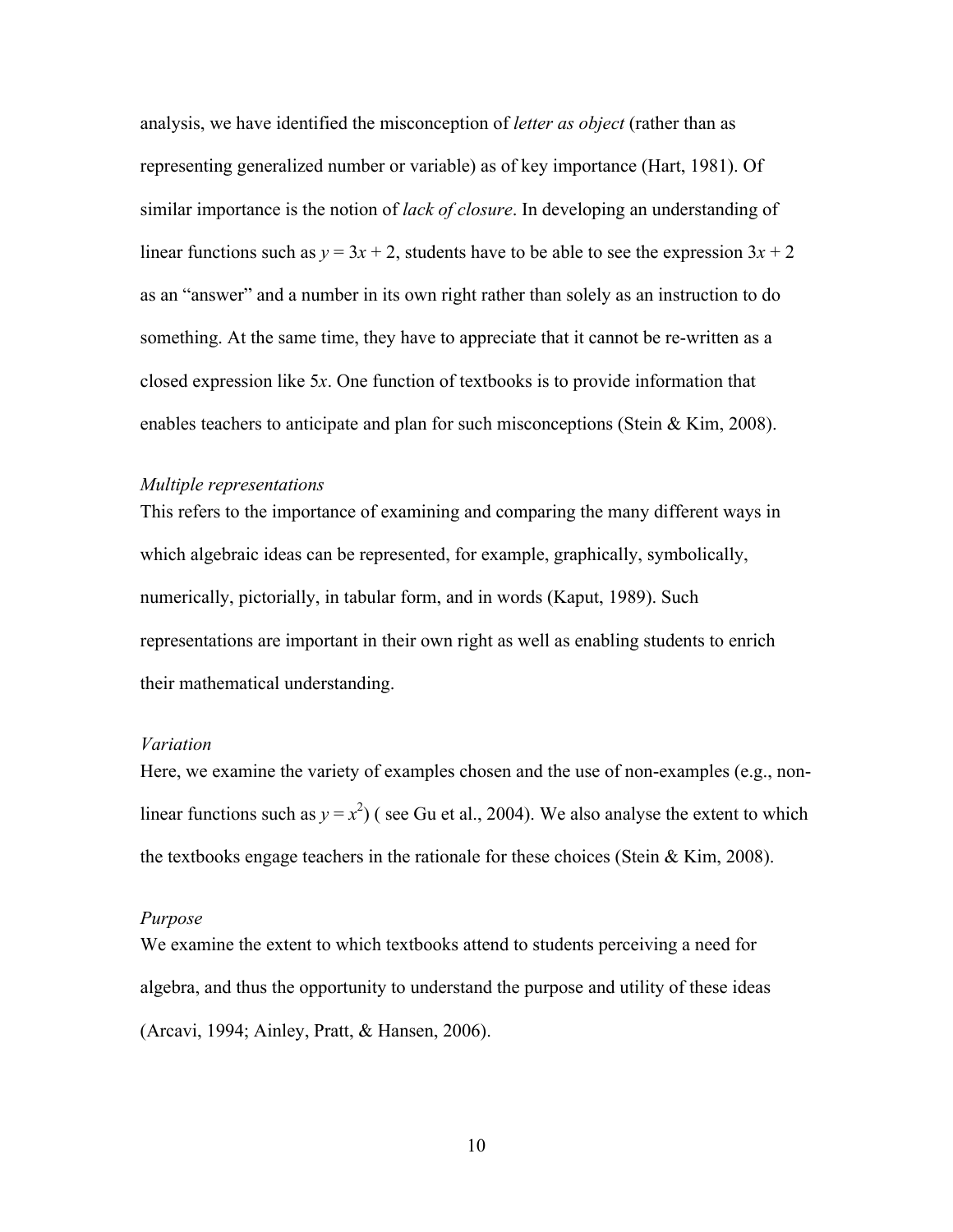# *Technology use*

There is a substantial literature base on how new technology may be used effectively in the teaching of algebra (e.g., Sutherland, Rojano, Bell, & Lins, 2000). We note, however, that the SMP textbook was published before such technologies were available in schools.

# **Analysing the textbooks**

In this section, we first analyse *Book C* from the *SMP Letter Series* (1969), then the Year 8 Core book from the *Framework Maths* series (Capewell et al., 2003b). In both cases, we examine the Teacher's Guide, which for both embeds the student's textbook within its text. Our focus is on the introduction of straight line graphs—the chapter or unit that we identified as the most similar in terms of content and thus most directly comparable: Chapter 3 of *SMP Book C*, "From relation to graph" (pp. 88–115), and Unit A3 of *Framework Maths*, "Functions and graphs" (pp. 85–98). We note that, in each case, the general approach outlined in the chapter is typical of that of the book as a whole.

# *SMP Book C*

The *SMP Letter Series* was intended as a modern mathematics course intended to cover all the mathematics to be taught in secondary school up to the age of 16 (Anderson, 1978). The course was targeted at the new comprehensive state-schools and was aimed at the complete attainment range by providing two overlapping courses: one for the highest attaining 25% ( $A$ – $G$  followed by  $X$ – $Z$ )<sup>5</sup>, and one for the remaining 75% ( $A$ – $H$ ).<sup>6</sup> Each book provided roughly half a year's work. *Book C* was aimed at the first half of Year 8. The Teacher's Guide consists of the student textbook interspersed with a commentary (with answers) aimed at the teacher on separate pages alongside, mainly discussing the mathematics ideas being taught with links to previous and future chapters.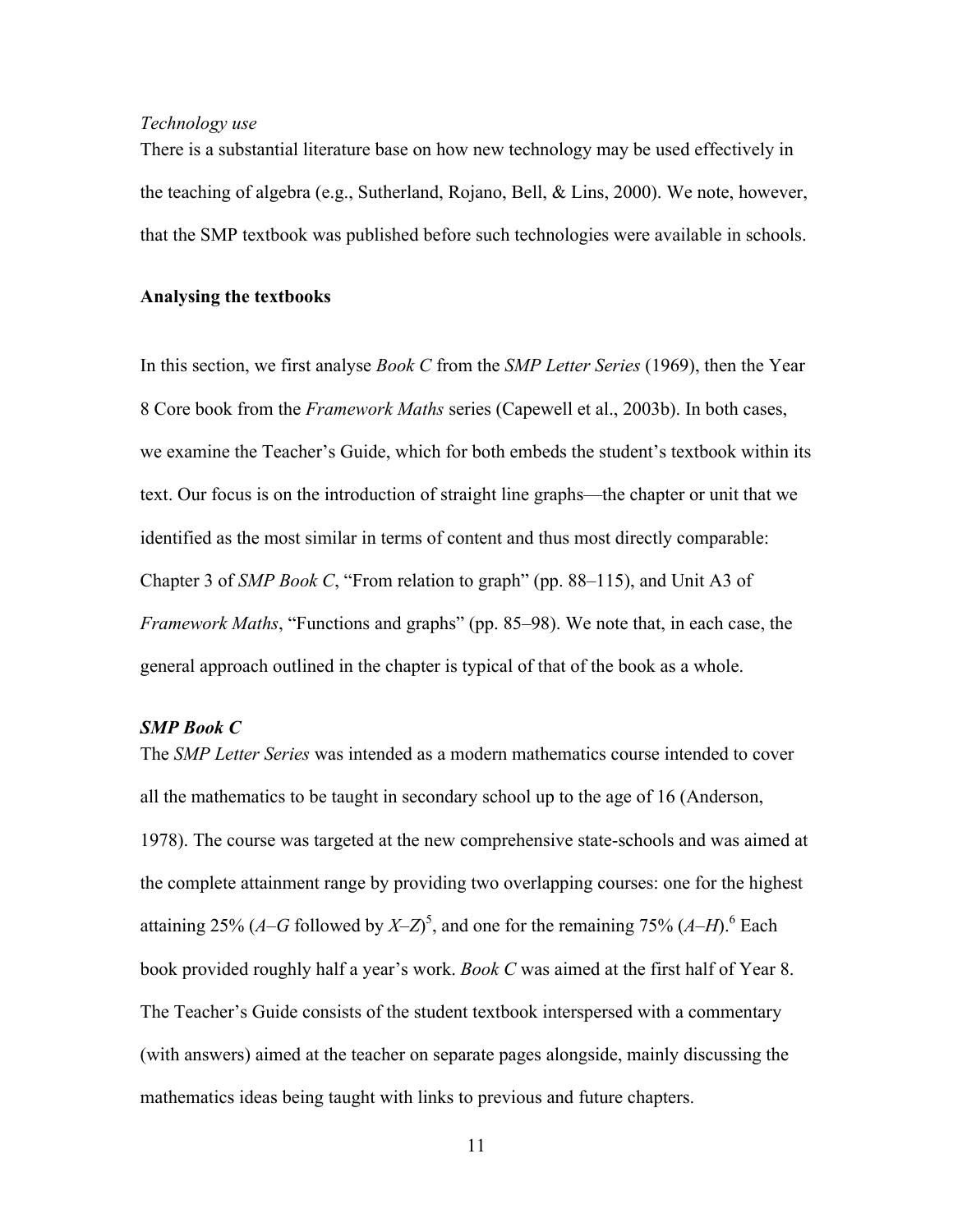Chapter 3, "From relation to graph", is intended to cover roughly 2 weeks' work

or 8–10 lessons, although the decision of timing and pace is left to the teacher. The

chapter is divided into four sections, each with a commentary and pupil exercises:

*Representing relations*, *Finding relations*, *Graphs of relations* and *Further relations*.

### *Mathematical coherence*

Representing relations begins by discussing just one relation  $(x \rightarrow 3x)$  in great depth. The

student textbook devotes 5 pages to this, with an additional 2.5 pages in the Teacher's

Guide. The Teacher's Guide begins as follows:

In Book B, Chapter 7, Relations, we studied relations between sets of numbers, representing them as arrow diagrams and ordered pairs and plotting the ordered pairs as Cartesian coordinates. This chapter takes up and *develops the idea of representing relations by means of diagrams*.

However, *there is a considerable step to take in moving from relation to graph*. In Book B we considered relations between finite sets of numbers by a general statement, for example, *x*  $\rightarrow$  3*x*...

*We should now like* x *to be a continuous variable instead of standing for an element of a collection of discrete values*. For example, in drawing the graph of  $y = 3x$  or  $x \rightarrow 3x$  (where *x* is a real number), *we want to join up the points and attach meaning to every point on the straight line*.…

*Though we do not consider irrational numbers at this stage, they should, nevertheless, be at the back of one's mind in teaching this material.* In plotting the graph of a relation like  $y =$  $3x$ , we usually choose rational values of *x* (that is fractions, like  $5/7$ ) which automatically give rise to rational *y*. If *x* is irrational (for example,  $\sqrt{7}$ ) then rational approximations to *x* correspond to rational approximations to  $y = 3x$  (in other words the relations is a continuous function). *The fact that the line can be "filled in" is an intuitive description of this fact*. (p. 86, emphases added)

A striking feature of this introduction is that the mathematics to be taught is introduced (to the teacher) in a rigorous and coherent manner, by first discussing how the chapter develops previous work in treating *x* as a continuous variable, and then relating this to future work on irrational numbers. This emphasis on the shift from a discrete relation to a continuous graph is emphasized throughout the teacher's notes in the chapter, for example: "Immediately a line is drawn, we are attaching meaning to the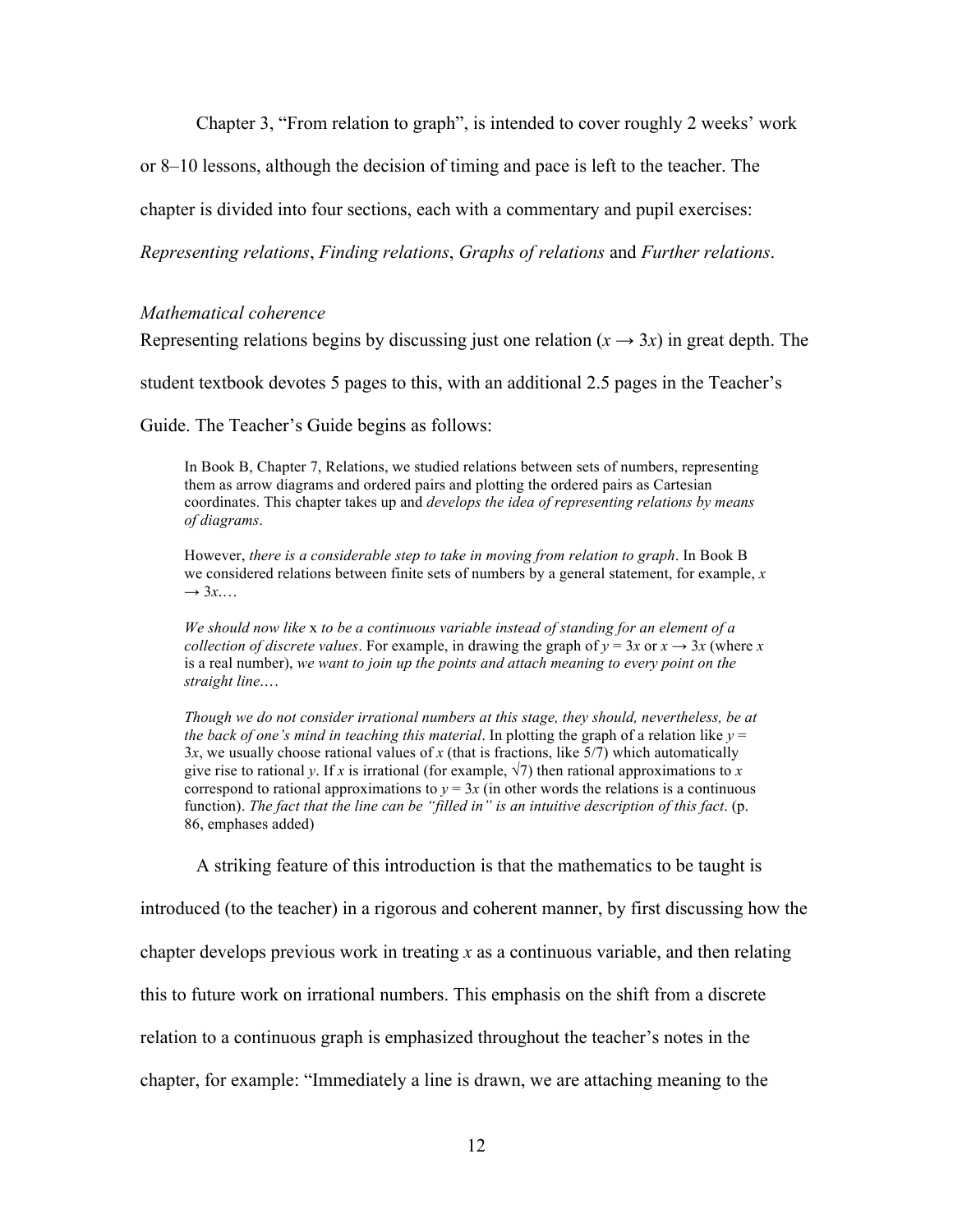intermediate points and we must satisfy ourselves that each point on the line satisfies the relation" (p. 90).

The focus on the straight graph as representing a set of points all of which satisfy the relation is also evident in the pupil's textbook. So, the key move to the straight line graph is achieved by a consideration of the graphs over 3 pages (see Figure 1), first plotting only the first five whole number values, then plotting "more and more" (p.92) intermediate values such as  $(3/4, 2\frac{1}{4})$ . Then, after "join[ing] up the points by drawing a line with a ruler", the pupil is asked to consider whether the point  $(0, 0)$  lies on the line and "Is it true that for every point on the line, the second coordinate is always three times the first coordinate?" (p.93). Finally, the notation  $y = 3x$  is introduced as the equation of the line and as an alternative and equivalent way of expressing the relation  $x \to 3x$ .

(Figure 1)

#### *Misconceptions*

*Misconceptions* as a term came to prominence in mathematics education in England during the late 1970s as a result of CSMS and other studies. Unsurprisingly, then, there is no explicit reference to misconceptions at any point in the teacher's guide. However, the book does highlight aspects of the mathematical ideas that may not be immediately clear to students, for example: "Some pupils do not realise that a line is a set of points" (p. 90). Moreover, in taking an explicitly mathematical approach and treating letters as numbers at all times, the *SMP* does appear to take the difficulties that students face in learning algebra seriously.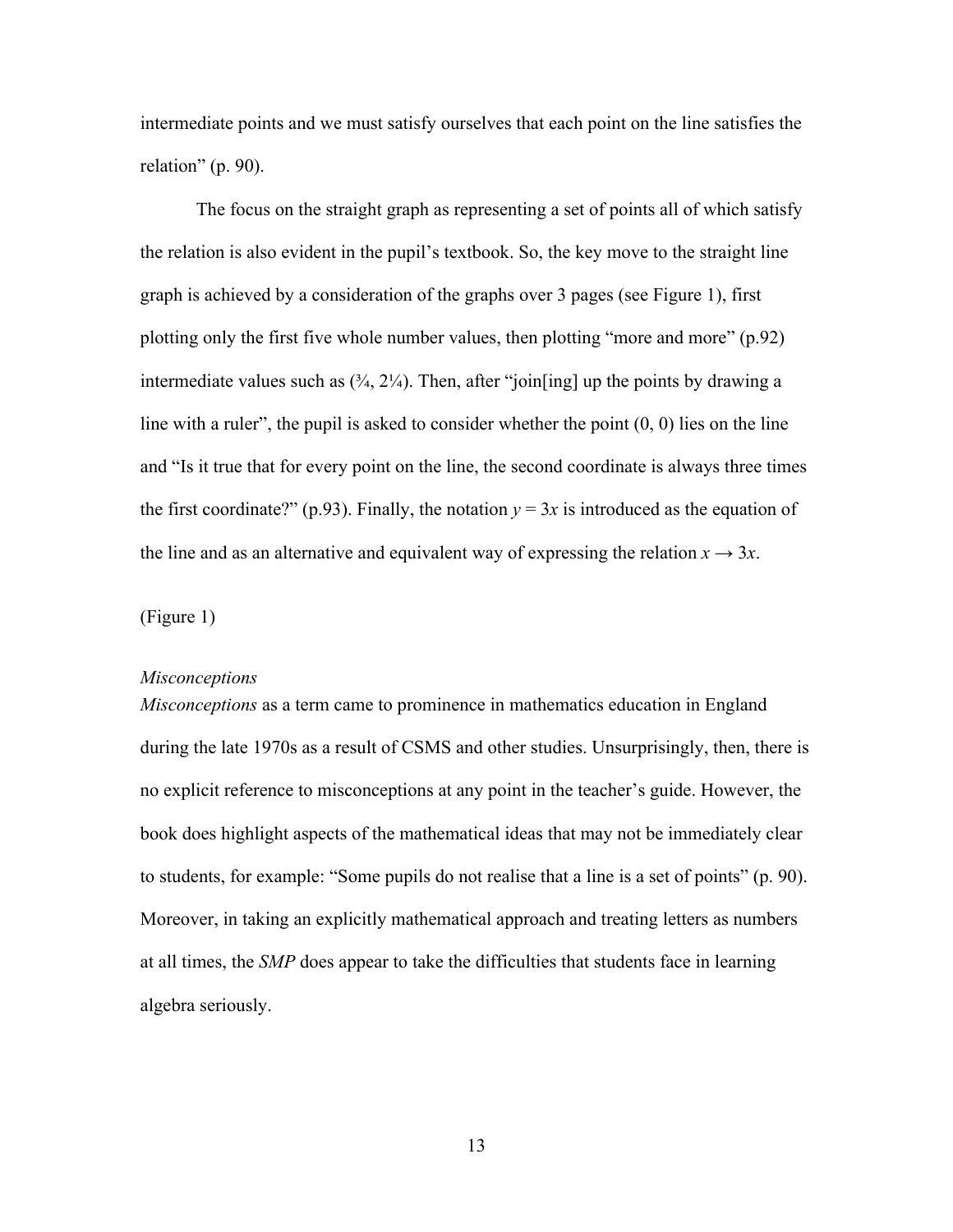#### *Multiple representations*

A central aim is to "develop the idea of representing relations by means of diagrams" (p. 86). Whilst the pace of the SMP book might be considered a bit ponderous to a modern audience, this allows for representations and diagrams to be explored in some depth. A variety of them are used throughout the chapter: mapping diagrams, ordered pairs, arrow diagrams, tables of values and general (word) statements as well as straight line graphs. At several points the teacher's attention is drawn to the pedagogic features of specific representations, for example:

Arrow diagrams on parallel number lines having the same scale emphasize the relation. ([This] shows the real nature of the relation, in this case, multiplication by 3.) This fact will be become more apparent to the pupils later in this chapter, when they are asked to find the relation between two sets of numbers. (p. 89)

#### *Variation*

The relation  $x \to 3x$  is introduced in the context of a fairground wheel steadily turning, "deliberately chosen" as a relation between continuous variables. This example is contrasted for the teacher with "everyday examples involv[ing] discrete variables such as the relation between cost of postage and letter weight" (p. 89). Additionally, the examples used include relations with non-integer gradients (although gradient or steepness is not referred to), rational values of *x*, relations of the form  $x + y = c$  (for numeric values of *c*) and two non-examples of linear relations for which the points "do not lie on a straight line...[and] can be joined up (with a smooth curve)" (p. 113):  $x \to 24/x$  and  $x \to x^2$ . The rationale for these choices is discussed in the teacher's guide, for example, "until multiplication and division of directed numbers have been defined, we are not in a position to consider the graph of  $y = ax$  in all four quadrants" (p. 105).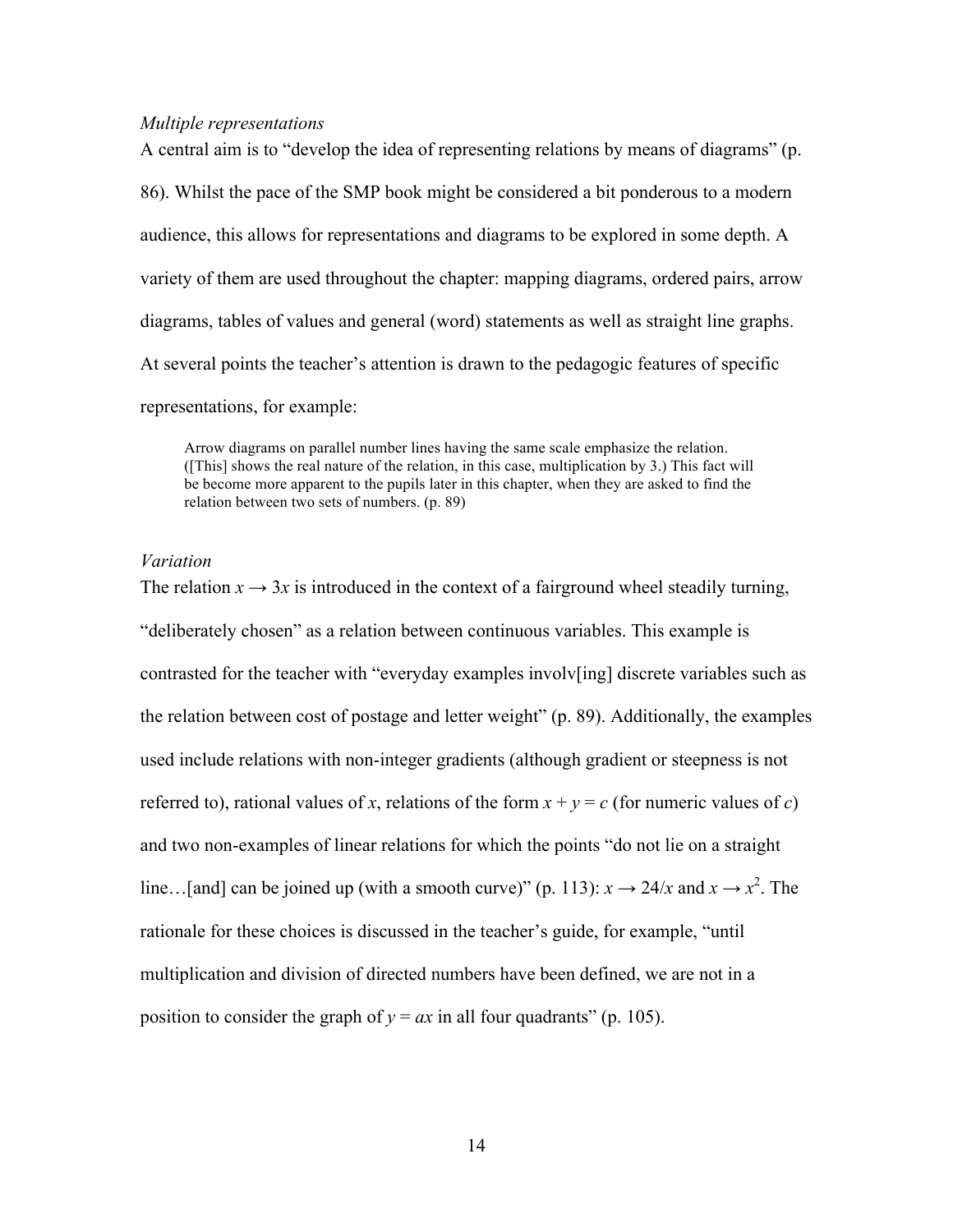### *Purpose*

There are few explicit references to the purposes for algebra. Although the relation is introduced through the "real-world" context of a fairground wheel, the context appears to be used primarily to provide a structure for the students to consider continuity rather than to represent or model this "real-world" context. Otherwise, algebra is treated largely as a topic from pure mathematics.

### *Framework Maths 8C*

*Framework Maths* is a course aimed at ages 11–14 and covers the range of attainment. Differentiation is provided by three levels of textbooks—support, core and extension which correspond to the dominant practice within English mathematics of grouping pupils in different classes by "ability" (Hodgen, 2007). *Book 8C* is the core book aimed at the middle range of attainment and covers a complete year's work.

The structure and timing of chapters follows exactly the suggested medium-term planning from the 2001 *Framework for Teaching Mathematics* (DfEE, 2001), with references to the learning objectives of the 2001 *Framework* on every page of the *Framework Maths Teacher's Guide*. In contrast to *SMP*'s prose style, each unit is structured consistently around a series of double-page lesson spreads. Additionally, the unit begins with an overview and ends with a summary, both focused on assessment. This focus on assessment of learning is also apparent in the corresponding homework book, in which national assessment questions are reproduced for each unit. On each double-page spread in the teacher's guide, the corresponding double-page spread in the pupil's book is reproduced, surrounded by a series of standard boxes providing guidance to the teacher. All the areas are of course important, but one consequence of this standardization is that the advice is at times rather cursory.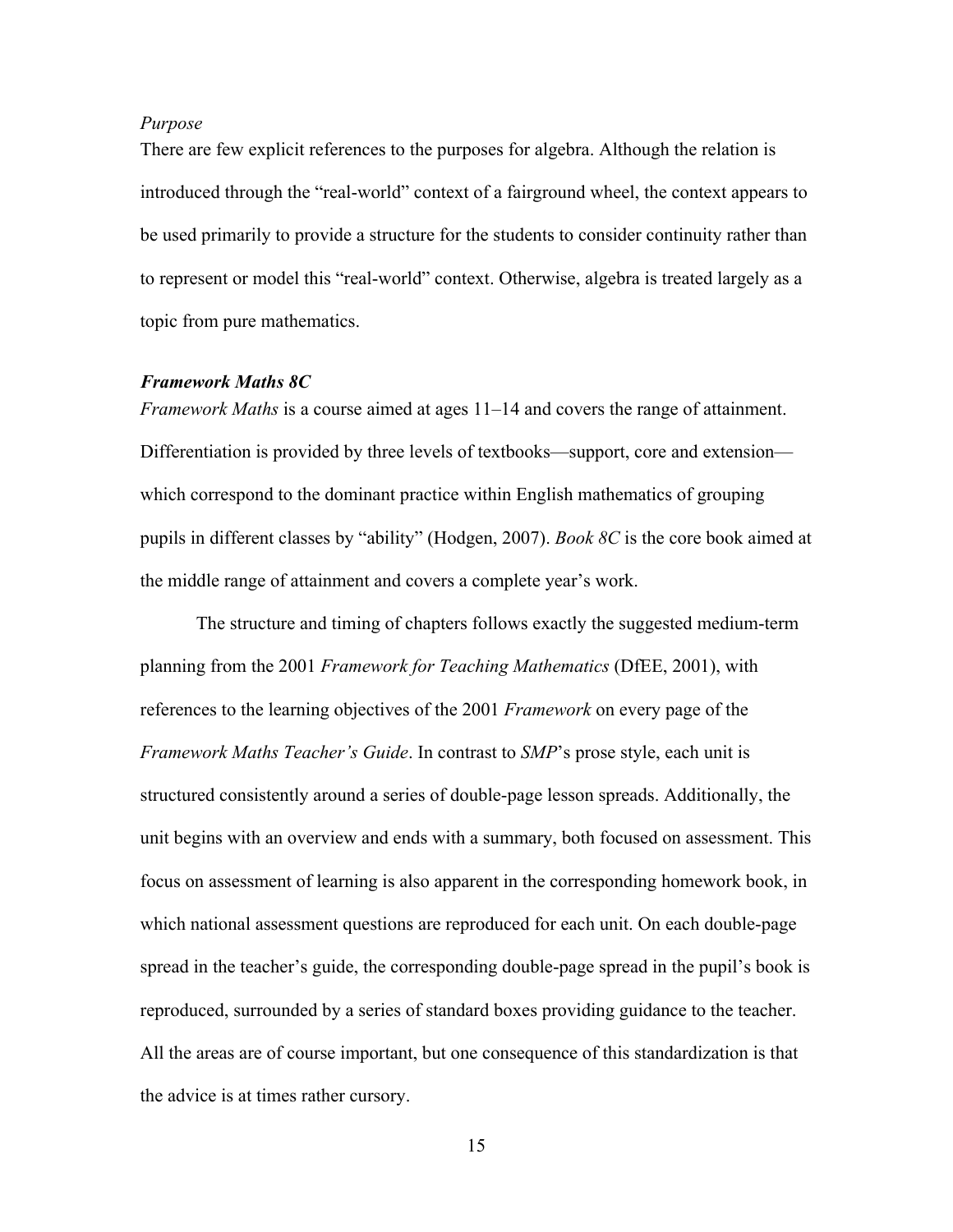### *Mathematical coherence*

Unit A3, "Functions and graphs", contains six lessons and is intended as just over a week's work. The first four lessons focus directly on moving from function machines and mapping diagrams to straight line graphs, whilst the later two lessons "extend to cover real-life graphs" (p. 85). In fact, the graphs in these two lessons are largely distance-time and temperature-time, and are rather more complex in that the lines or sets of points are not defined by a single relation. Hence, the extent to which these two lessons "extend" the more focused work of the previous four lessons is not clear. In particular, aside from the assertion, there is no discussion on this in the teacher's guide. In contrast to *SMP Book C*, it is only in the extension book, targeted at higher attaining pupils, that "smooth" curves" such as  $y = x^2$  are considered.

In comparison to *SMP Book C*, the unit in *Framework Maths* contains rather more advanced content. For example, whereas the former considers only "relations" of the form  $y = ax$  and  $y = x + a$  (where *a* is a numeric value and only for positive values of *x*), the latter refers to "functions" in all four quadrants.

Further, in *Framework Maths*, the general form  $y = mx + c$  is explicitly considered. However, there is no discussion of any distinction between variables and parameters nor of any difficulties that these concepts might present for students. There is additionally no discussion that the line represents a set of points nor any hint, for either the teacher or the students, that the unit might be concerned with generalized number, or variable, rather than letters as specific unknowns. The parameters are treated somewhat unproblematically, although there is no definitive explicit definition given. For example, *m* is defined somewhat sloppily in the pupil's book as "a measure of the steepness or gradient" (p. 88) and in the teacher's guide as the "multiplier" (p. 98), with no additional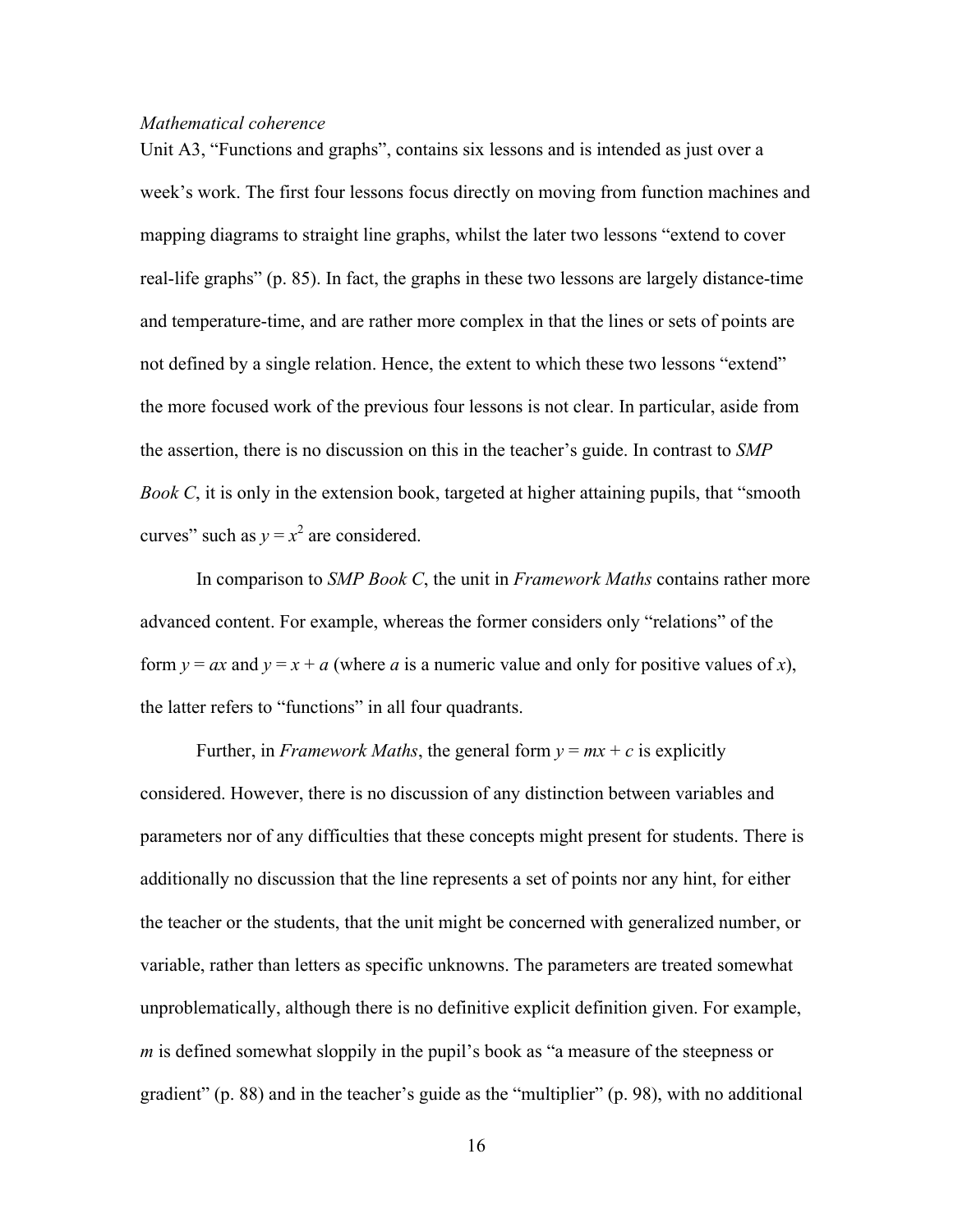commentary for the teacher. Similarly, *c* and (0, *c*) are both defined as the *y*-intercept with no discussion that  $(0, c)$  is a point that satisfies the relation. Indeed, the focus of the third lesson, straight line graphs, is on the graphs themselves as mathematical objects and on identifying families of graphs with either the same gradient or the same *y*-intercept, whilst in the associated homework students are given a grid containing six graphs (including one non-function,  $x = -2$ ) and asked to match these to a set of corresponding equations (Capewell et al., 2003a, p. 55). There is only one small reference in the pupil's book (but not the teacher's guide) to the idea that the relation or function "describes all the values of *x* and *y* that lie on the line" (p. 88).

Hence, whilst the content is in some respects more advanced, it is at the same time less coherently presented and, unlike *SMP*, there is very limited consideration given to the key conceptual ideas to be taught.

*Framework Maths* has a strong procedural focus to the point that key conceptual ideas are treated purely in technical terms. So, for example, consideration is given to the number of points necessary to draw a straight line. The pupil's book states that "You only need to know two points to sketch a straight line" (p. 90), although rather confusingly, the advice in the teacher's guide is different as well as inconsistent: "Emphasise that you only need three points to be sure of your line" (p. 90) and "Emphasise that they need only two points with the third acting as a check" (p. 91). Further, it is suggested that students be advised to choose "small" and "easy" numbers (p. 90–91), presumably to avoid coordinate pairs that lie outside the bounds of pupils' co-ordinate grids, although this is not made explicit. The equivalent discussion in *SMP Book C* is more mathematical, more pedagogical, and anticipates potential difficulties that students may have: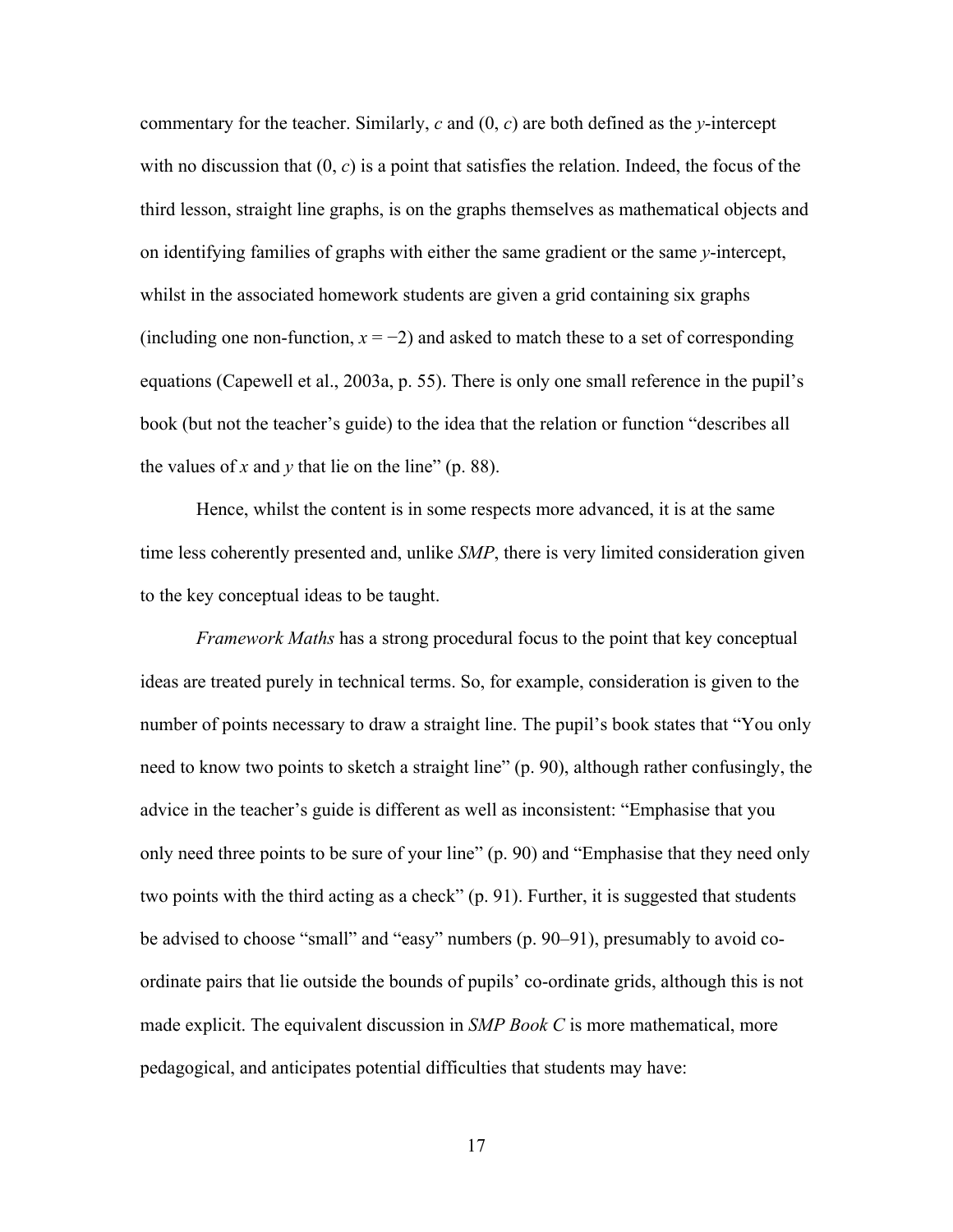We are trying to get across the idea that it is not necessary to plot a large number of points in order to draw the graph of a linear relation. The minimum number of points needed is 'two' but 'three' is to be recommended as it provides a check: (i) on errors in calculation, (ii) on careless plotting of points. Also, for an accurate line, the three points should not be clustered close together. Many classes may not be ready for these ideas which can well be left until later. It is important, however, that pupils realise that whatever set of points satisfying a given relation they choose to plot, they will always get the same straight line. (p. 106)

We note that this final point relates the "technical" issue of the minimum number of points required back to the central conceptual idea of attaching meaning to all the coordinate pairs on the line. Given this emphasis on the minimum number of points coupled with the almost exclusive focus on integer values of  $x$  and  $y$ , the idea that the line represents a set of points all of which satisfy the relation, or function, is unlikely to be apparent to students, or indeed to some teachers.

### *Purpose*

There is little attention devoted to purpose within this unit, although the unit commentary does address the purposes for real-life graphs, suggesting that teachers "discuss situations in which students have used graphs…[and] why graphs are such a popular form of presenting data" (p. 85). In earlier units, however, purposes for algebra are alluded to. For example, the book suggests that teachers should "emphasise that a broad range of people such as computer programmers might use algebra as it is quicker than writing out words in full" (p. 57). It seems unlikely that this assertion will address students' perceptions of the irrelevance of algebra, and there is no guidance of ways in which the students might come to appreciate the purpose and utility of algebra for themselves (Arcavi, 1994;

Ainley, Pratt, & Hansen, 2006).

# *Misconceptions, multiple representations and variation*

Somewhat surprisingly, we found little evidence of the influence of research in any of the remaining areas. Whilst there is a section headed "Misconceptions" on each double-page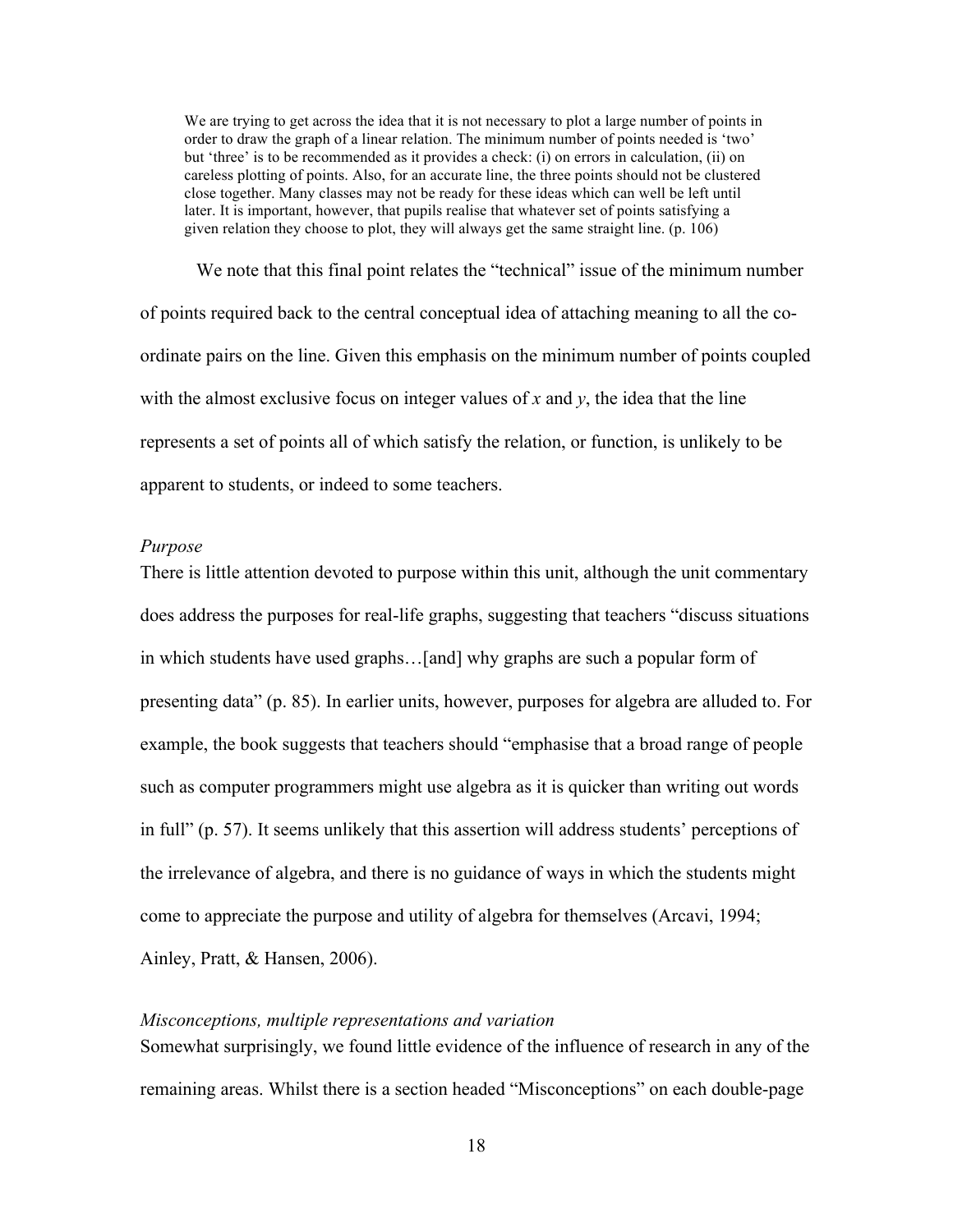spread in the teacher's guide, the section refers to errors, or "silly mistakes" (p. 89), to be avoided rather than to conceptual difficulties that arise, for example, from overgeneralizations. Similarly, there is no discussion on the use or choice of examples; indeed, for the mental starter, the teacher is largely left to generate examples with no guidance. Moreover, some examples are rather badly chosen. For example, in the second lesson, in which co-ordinate graphs are introduced, the first worked example (of two),  $y =$ 2*x* − 2 (p. 88), has a poor choice of numbers, which "confuses the role of variables" (Rowland, 2008, p. 155).

The book makes use of multiple representations, building from function machines, mapping diagrams, and tables of values to straight line graphs. However, by the third lesson, the emphasis is almost wholly on graphs, to the exclusion of other representations. Finally, we note that the pace of this topic, which is about twice as fast as that of *SMP Book C*, would allow only limited time for these issues.

### *Comparing the two textbooks*

The comparison of the two textbooks suggests that *SMP Book C* is considerably more mathematically coherent than *Framework Maths*, in which there is limited explicit reference to the concept of variables or to the idea that the straight line is a set of points that all satisfy the relation. Moreover, in comparison, *Framework Maths* contains little evidence of the influence of research on the teaching and learning of algebra, whilst some of the key ideas from research such as misconceptions are misunderstood. This greater evidence of research in *SMP Book C* is perhaps surprising given that much of the research was carried out after the publication of the textbook series, although it may reflect the fact that many of the concerns of mathematics education research arose as a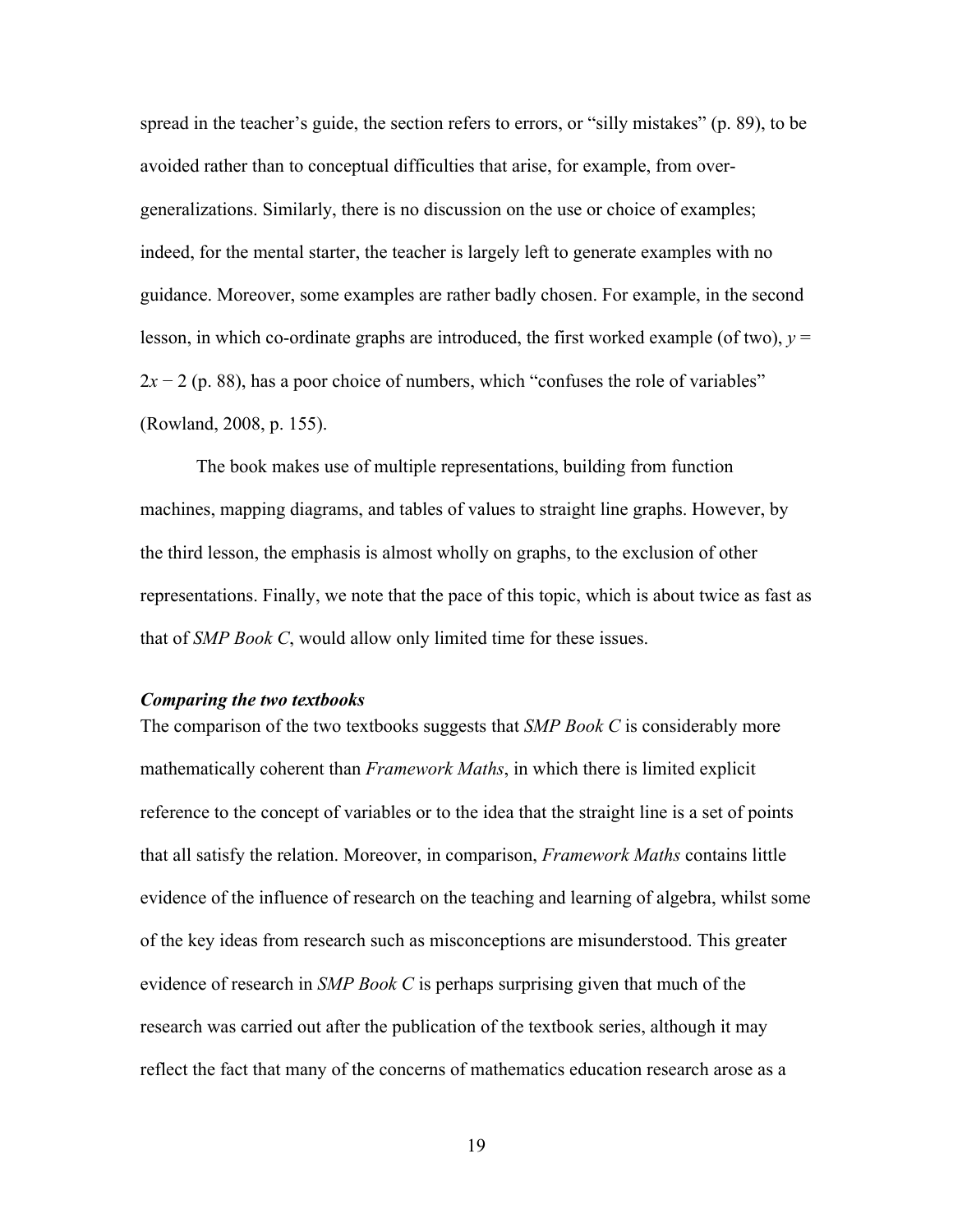result of the development of textbooks such as *SMP* (Anderson, 1978). Thus, textbooks such as *SMP* may have been influential in setting the agendas for research.

Comparing textbooks in England to those of France and Germany, Haggarty and Pepin (2001) found that current English textbooks were routine and consisted of "mostly straightforward applications of the worked examples…[and] only rarely required deeper levels of thinking from pupils" (p. 172). Our analysis suggests that, compared to those of the 1970s, current English textbooks are likewise simple and routine with little requirement for deeper thinking, and this is compounded by the advice given in the teacher's guide. *Framework Maths* takes hardly any account at all of any of the substantial body of research on students' learning of algebra. Indeed, the approach is solidly focused on what Orton et al. (1995) call "the logic of mathematics", although even in this regard the focus is on a rather limited procedural logic in contrast to the richly mathematical approach in *SMP*.

## **Discussion**

Our analysis suggests considerable differences between current English textbooks and those of 30 years ago. Of course, these differences might reflect different purposes and certainly current textbooks are directed at a great proportion of students taking and passing examinations at the end of compulsory schooling. In terms of examination performance, this aim has been successful, although as we have already noted, the increases in examination performance are not matched by increases in either understanding or participation. The SMP series was designed to be educative (Davis  $\&$ Krajcik, 2005). The aim was to provide a resource that could both be used independently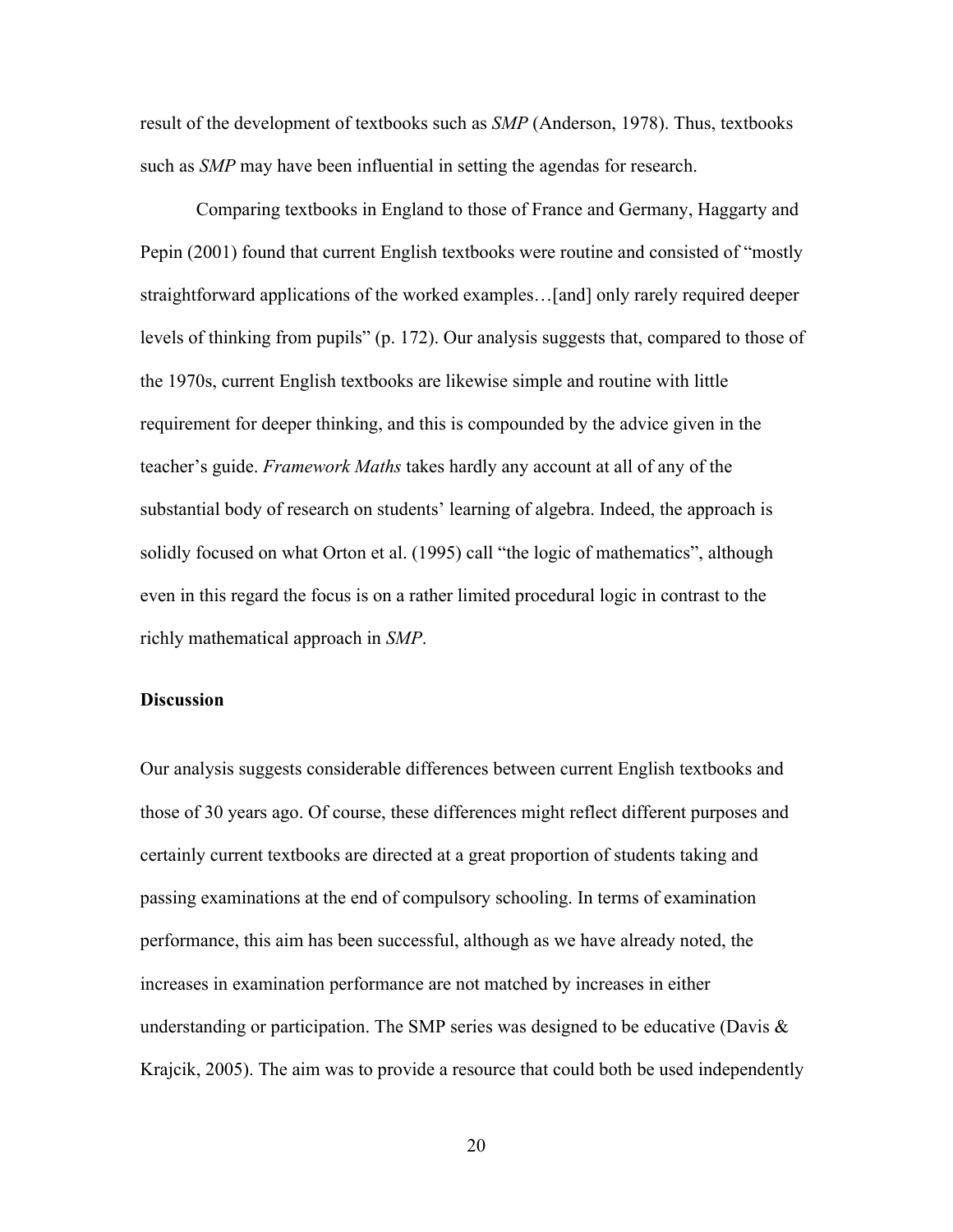by students on their own and also support mathematics teachers in better understanding school mathematics (Thwaites, 1972). We have no evidence as to the efficacy of these aims, although, at least as regards teachers, our analysis does suggest that the SMP series does have more educative potential than the current textbook. A key feature was a coherent presentation of the mathematics, centred upon two key ideas: the move to continuous variables, and the graph as representing a series of points. In contrast, *Framework Maths*, following the Mathematics Framework (DfEE, 2001), contains a number of much more fragmentary and only loosely connected learning objectives.

The case of mathematics in England has generated a great deal of interest internationally because of the apparent "success" of national policy and recent rises in TIMSS performance (Mullis et al., 2008). We are not arguing that school mathematics in England during the 1970s was better—it probably was not. However, we do suggest some caution in such international comparisons. National policy has had some unintended consequences. It is unlikely, for example, that there was any intention to reduce the time and in-school trialling devoted to the production of textbooks, to reduce the influence of academics in mathematics education with knowledge of research, or to increase publishers' focus on marketing. Yet, this is exactly what has happened.

There is something of a wake-up call for the mathematics education research community here. That the current textbook contains so little evidence of research suggests a considerable dissemination problem. The international literature suggests that, whilst England may be a special case, the problem is replicated in many other countries (Stein, Remillard, & Smith, 2007). There are, of course, many instances of researchinformed curriculum materials. Swan's (2005) excellent materials, for example, have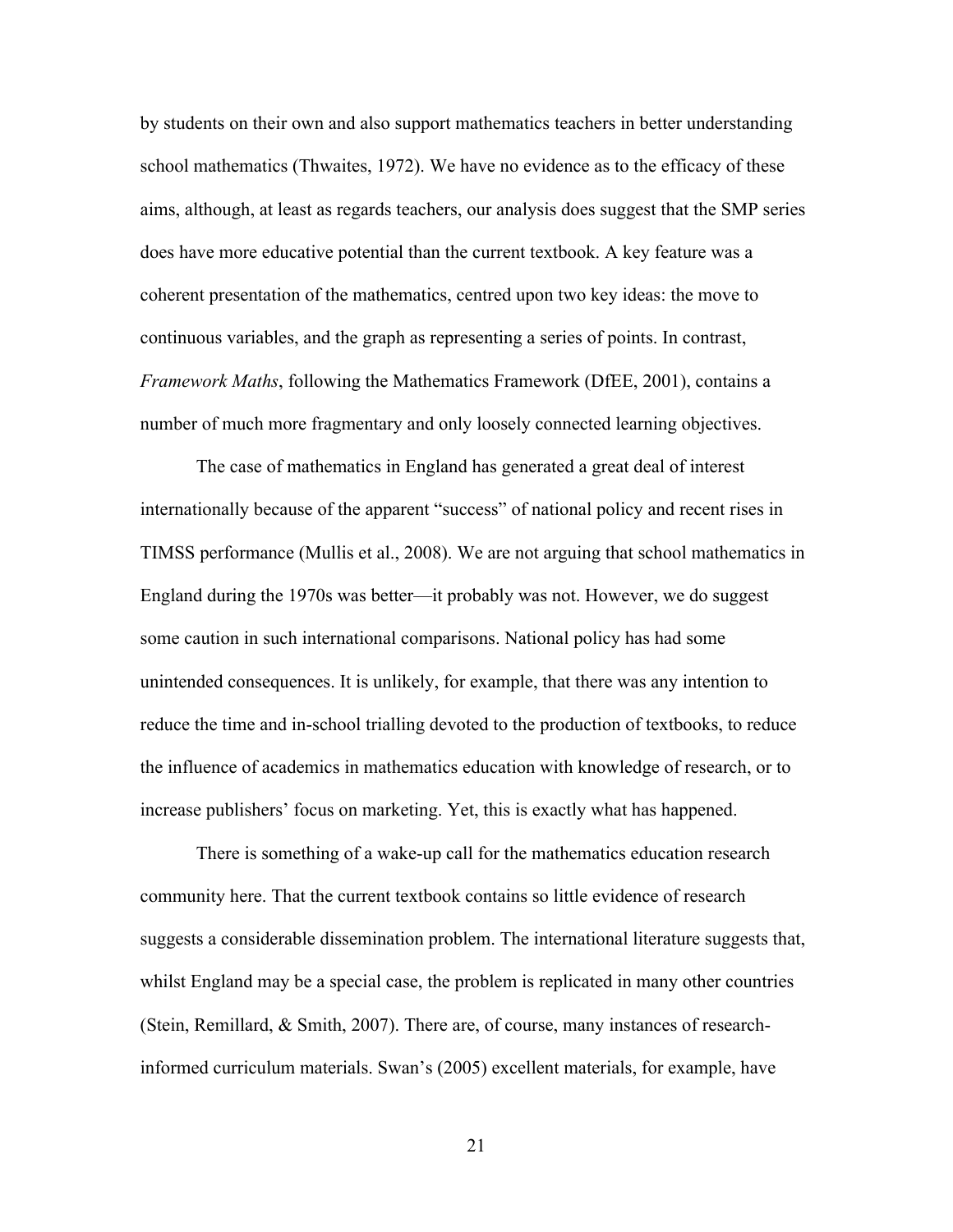been distributed to all secondary schools in England, but their use is patchy and appears to be dependent on the influence and enthusiasm of a local advisory teacher. We suggest that there is an urgent need to investigate not simply how to design research-informed textbooks, but more importantly how such materials can appeal to teachers and schools and to make use of both practical and theoretical approaches to modern design that are educative.

There is an increasing body of research and expertise in the design and development of teaching materials and approaches (e.g., Ruthven, Laborde, Leach, & Tiberghien, 2009). This body of work demonstrates the importance of an iterative process of classroom trials in evaluating, adapting and improving materials. Indeed, it is commonplace to refer to this process as one of *didactical engineering* (Wittman, 1995). However, without the input of experts in mathematics education research, even welltrialled textbooks are almost doomed to fail. Clearly it is important that policy makers, publishers and others take mathematics education researchers seriously. However, this also places a duty on the mathematics education research community. We cannot simply blame others for ignoring our research. The community itself needs to value the "reworking" of research findings into textbooks as importantly as the original research.

### **Notes**

- 1. This figure aggregates teachers' self-reports of the use of textbooks as a primary basis for lessons (60%) and as a supplementary resource (34%) for teaching mathematics (Mullis et al., 2008, p. 291). Only 6% of teachers internationally report that they do not use textbooks.
- 2. Compulsory schooling in England is divided into four Key Stages: KS1 and KS2 in primary (ages 5–7 and 7–11, respectively), and KS3 and KS4 in secondary (ages 11–14 and 14–16, respectively). KS3 consists of three year groups: Year 7, Year 8 and Year 9. Year 8 covers ages 12–13 and is roughly equivalent to Grade 7 in most other national systems.
- 3. General Certificate of Secondary Education (GCSE) examinations are taken at the end of compulsory education (age 16) in England.
- 4. These early findings should be interpreted with some caution as they may differ somewhat from the final outcomes, especially because they are based only on the 2008 sample, which was a little higher attaining than the national average. It is likely that, when the full sample is analysed, current levels of understanding in algebra will be slightly lower. The increase at Year 8 is likely to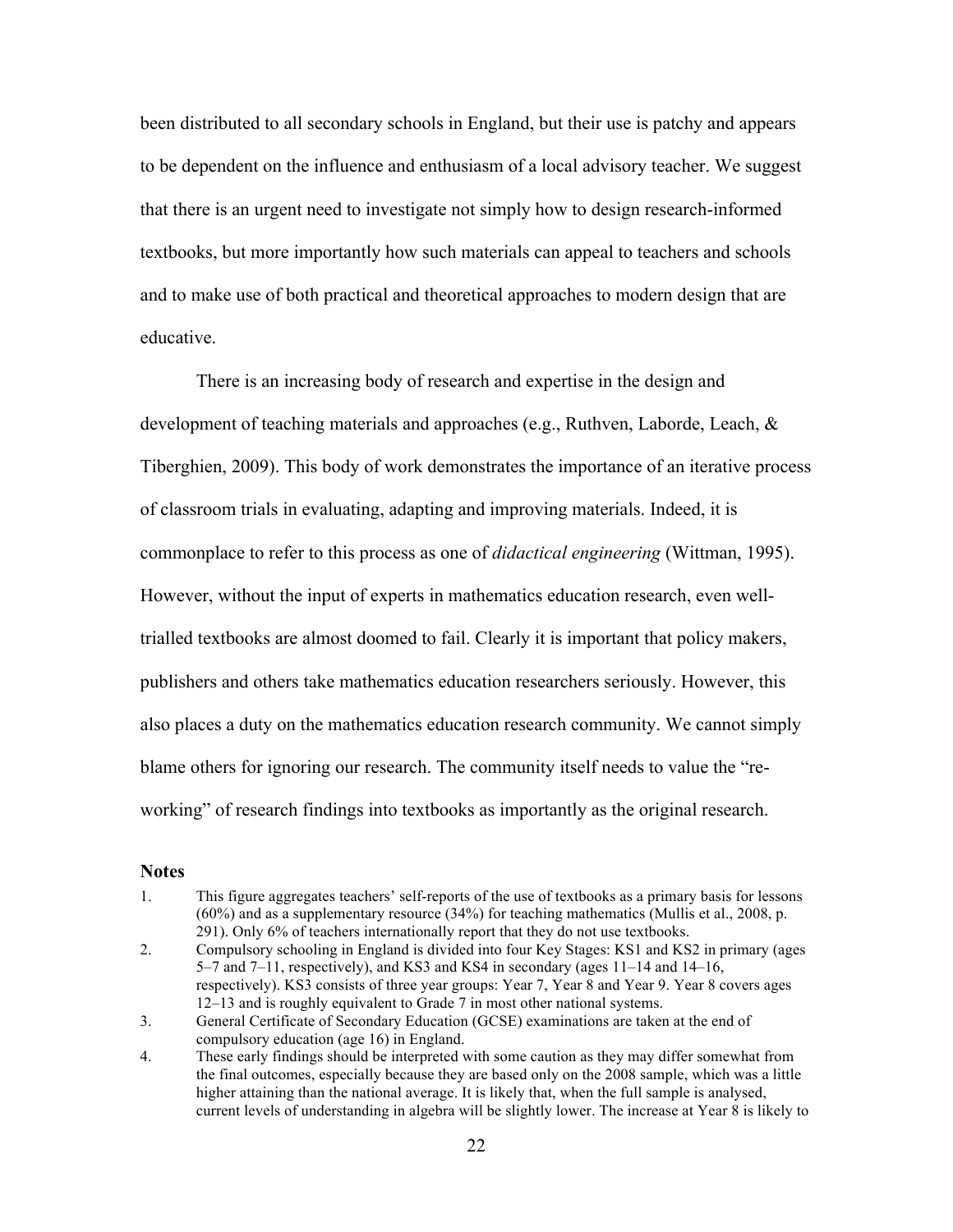be due to algebra appearing earlier in the curriculum than in the 1970s and to the slightly above average sample in 2008.

- 5. In practice, many of the higher attaining students were taught using the previous numbered textbook series that had been designed for selective schools.
- 6. Prior to 1987, England had a two-tier examination system at the end of formal schooling. The GCE O-level (General Certificate of Education, Ordinary Level) was aimed at the highest attaining students, with CSE (Certificate of Secondary Education) qualification aimed at the remainder. Grade C of the GCSE was set at equivalent to O-level Grade C and CSE Grade 1.

# **References**

- Ainley, J., Pratt, D., & Hansen, A. (2006). Connecting engagement and focus in pedagogic task design. *British Educational Research Journal, 32*(1), 23–38.
- Anderson, J. (1978). *The mathematics curriculum: Algebra* [Written for The Mathematics Curriculum: A critical review project]. Glasgow: Blackie for the Schools Council.
- Arcavi, A. (1994). Symbol sense: The informal sense-making in formal mathematics. *For the Learning of Mathematics, 14*(3), 24–35.
- Askew, M. (1996). Using and applying mathematics' in schools: Reading the texts. In D.C. Johnson & A. Millett (Eds.), *Implementing the mathematics national curriculum: Policy, politics and practice* (pp. 99–112). London: Paul Chapman.
- Breakell, J. (2001). An analysis of mathematics textbooks and reference books in use in primary and secondary schools in England and Wales in the 1960s. *Paradigm, 2*(3). Retrieved October 11, 2009, from http://faculty.ed.uiuc.edu/westbury/Paradigm/Breakell.pdf
- Brown, M. (1996). The context of the research: The evolution of the national curriculum for mathematics. In D.C. Johnson & A. Millett (Eds.), *Implementing the mathematics national curriculum: Policy, politics and practice* (pp. 1–28). London: Paul Chapman Publishing.
- Brown, M.W. (2008). The teacher-tool relationship: Theorizing the design and use of curriculum materials. In J.T. Remillard, B.A. Herbel-Eisenmann, & G.M. Lloyd (Eds.), *Mathematics teachers at work: Connecting curriculum materials and classroom instruction* (pp. 17–36). London: Routledge.
- Capewell, D., Comyns, M., Flinton, G., Flinton, P., Fowler, G., Huby, D., et al. (2003a). *Framework Maths 8C: Homework book*. Oxford: Oxford University Press.
- Capewell, D., Comyns, M., Flinton, G., Flinton, P., Fowler, G., Huby, D., et al. (2003b). *Framework Maths 8C: Teacher's book*. Oxford: Oxford University Press.
- Davis, E.A., & Krajcik, J.S. (2005). Designing educative curriculum materials to promote teacher learning. *Educational Researcher, 34*(3), 3–14.
- Department for Children, Schools and Families. (2008). *The National Strategies: Framework for teaching secondary mathematics*. Retrieved from http://nationalstrategies.standards.dcsf.gov.uk/secondary/secondaryframeworks/m athematicsframework
- Department for Education and Employment. (2001). *Framework for teaching mathematics years 7, 8 and 9*. London: Author.
- Foxman, D. (1999). *Mathematics textbooks across the world: Some evidence from the third international mathematics and science study (TIMSS)*. Slough: National Foundation for Educational Research.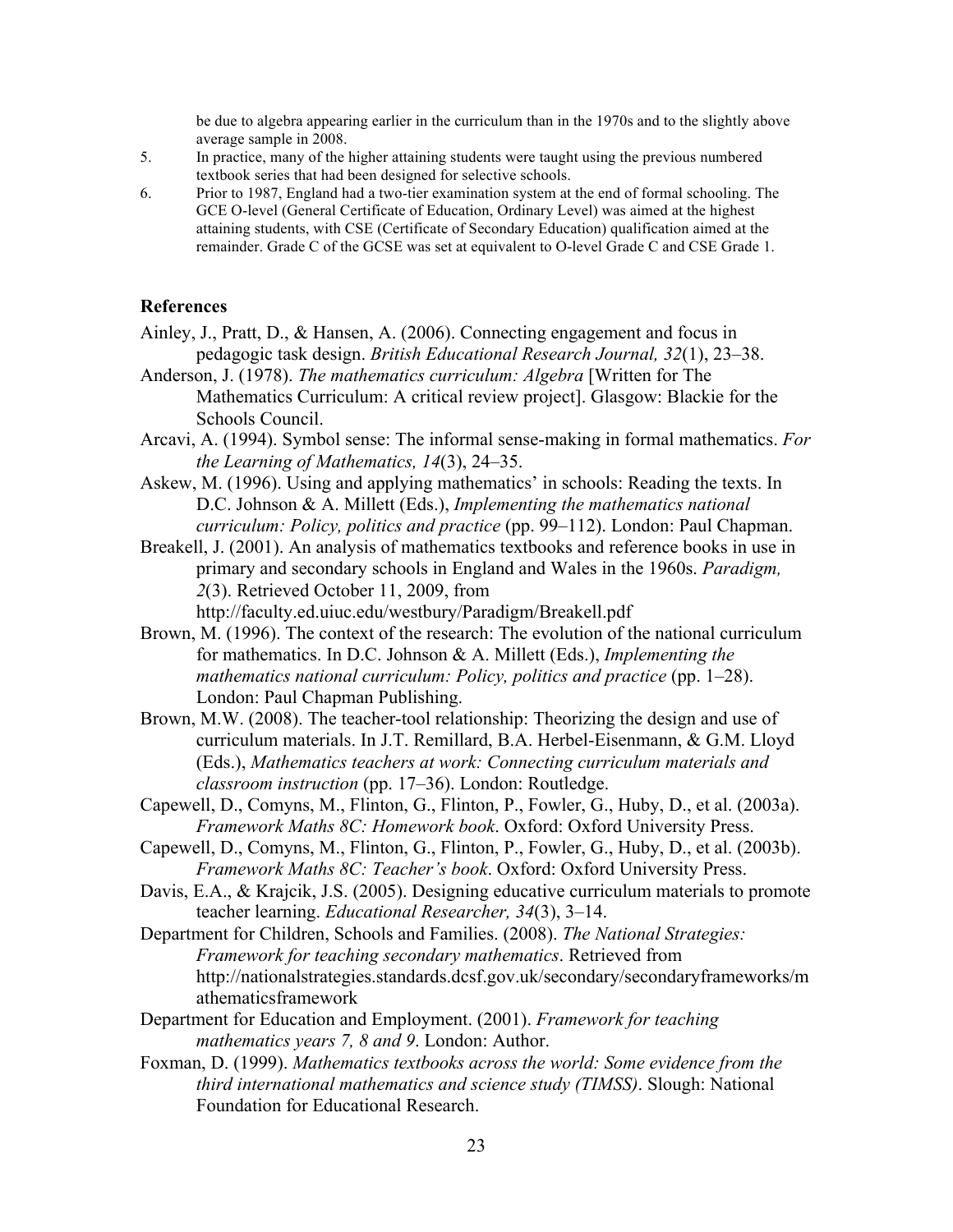- Grouws, D.A. (Ed.). (1992). *Handbook of research on mathematics teaching and learning*. New York, NY: Macmillan.
- Gu, L., Huang, R., & Marton, F. (2004). Teaching with variation: A Chinese way of promoting effective mathematics learning. In L. Fan, N.-Y. Wong, J. Cai, & S. Li (Eds.), *How Chinese learn mathematics: Perspectives from insiders* (pp. 309– 347). Singapore: World Scientific.
- Haggarty, L., & Pepin, B. (2001). Mathematics textbooks and their use in English, French and German classrooms: A way to understand teaching and learning cultures. *ZDM – The International Journal of Mathematics Education, 33*(5), 158–175.
- Hart, K. (Ed.). (1981). *Children's understanding of mathematics: 11–16*. London: John Murray.
- Hodgen, J. (2007). Setting streaming and mixed ability teaching. In J. Dillon & M. Maquire (Eds.), *Becoming a teacher* (3rd ed., pp. 201–212). Buckingham: Open University Press.
- Hodgen, J., Küchemann, D., Brown, M., & Coe, R. (2009). *Secondary students' understanding of mathematics 30 years on.* Paper presented at the British Educational Research Association (BERA) Annual Conference, University of Manchester.
- Howson, A.G., & Robitaille, D.F. (1995). *Mathematics textbooks: A comparative study of Grade 8 texts*. Vancouver: Pacific Educational Press.
- International Review of Curriculum and Assessment Frameworks Internet Archive (INCA). (2009, June). *INCA Comparative Tables*. Retrieved from http://www.inca.org.uk/comparative\_tables.html
- Kaput, J.J. (1989). *Linking representation in the symbol systems of algebra*. Hillsdale, NJ: Erlbaum.
- Küchemann, D.E. (1981). *The understanding of generalised arithmetic (algebra) by secondary school children.* Unpublished doctoral dissertation, Chelsea College, University of London.
- Leung, F., & Park, K. (2002). Competent students, competent teachers? *International Journal of Educational Research, 37*(2), 113–129.
- Mason, J., Graham, A., Pimm, D., & Gowar, N. (1985). *Routes to / Roots of Algebra*. Milton Keynes, UK: The Open University.
- Mason, J., & Sutherland, R. (2002). *Key aspects of teaching algebra in schools*. Sudbury, Suffolk: QCA.
- Mullis, I.V.S., Martin, M.O., Foy, P., Olson, J.F., Preuschoff, C., Erberber, E., et al. (2008). *TIMSS 2007 International Mathematics Report*. Chestnut Hill, MA: TIMSS & PIRLS International Study Center, Boston College.
- National Mathematics Advisory Panel. (2008). *Foundations for success: The final report of the National Mathematics Advisory Panel.* Washington, DC: U.S. Department of Education.
- Orton, R., Post, T., Behr, M., Cramer, K., Harel, G., & Lesh, R. (1995). Logical and psychological aspects of rational number pedagogical reasoning. *Hiroshima Journal of Mathematics Education, 3*, 63–75.
- Osborne, J., Black, P., Boaler, J., Brown, M., Driver, R., & Murray, R. (1997). *Attitudes to science, mathematics and technology: A review of research*. London: King's College, University of London.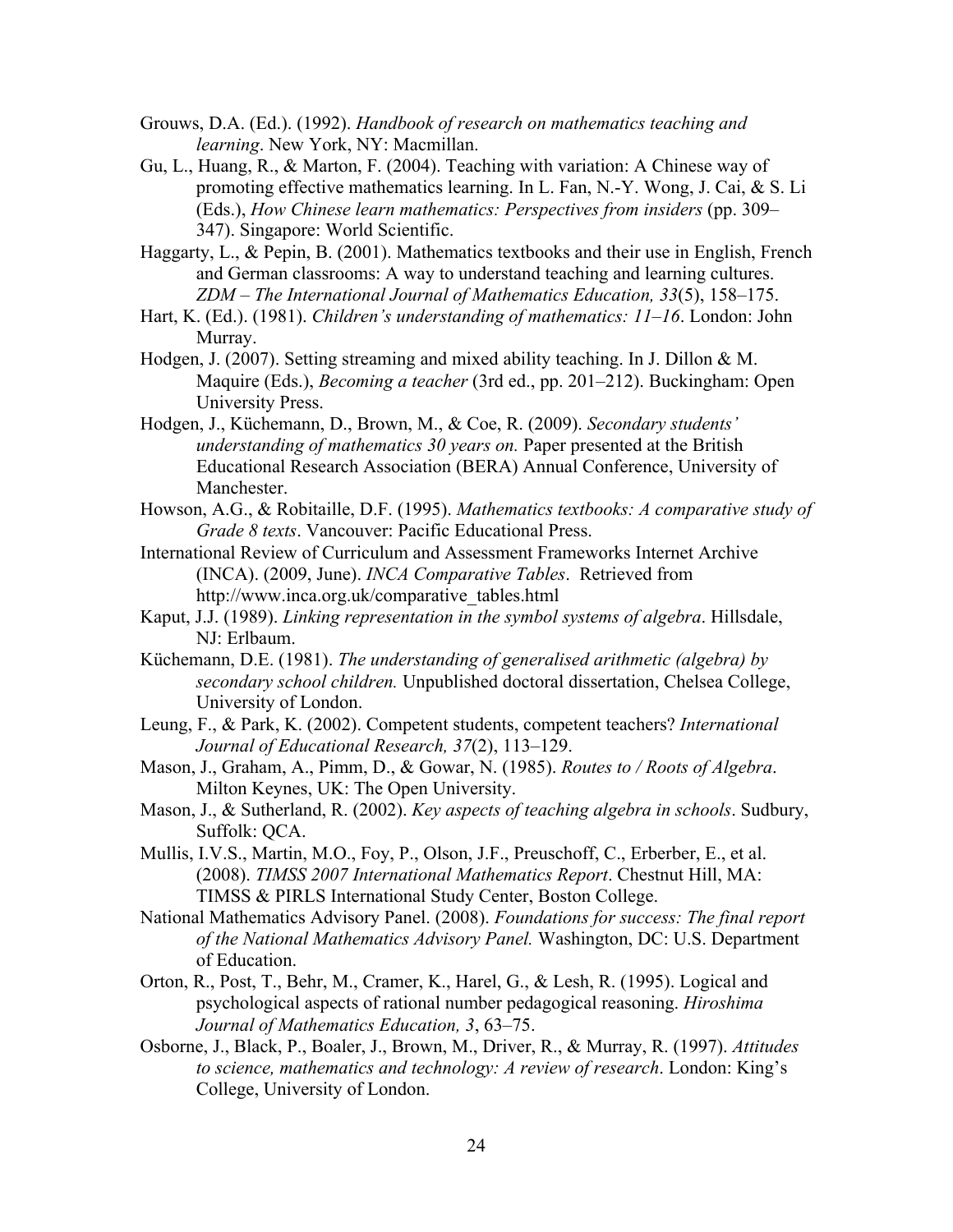- Remillard, J.T., & Bryans, M.B. (2004). Teachers' orientations toward mathematics curriculum materials: Implications for teacher learning. *Journal for Research in Mathematics Education, 35*, 352–388.
- Rowland, T. (2008). The purpose, design and use of examples in the teaching of elementary mathematics. *Educational Studies in Mathematics, 69*, 149–163.
- Royal Society/Joint Mathematical Council. (1997). *Teaching and learning algebra pre-*19: Report of a Royal Society/JMC Working Group. London: Author.
- Ruthven, K., Laborde, C., Leach, J., & Tiberghien, A. (2009). Design tools in didactical research: Instrumenting the epistemological and cognitive aspects of the design of teaching sequences. *Educational Researcher, 38*, 329–342.
- School Mathematics Project (SMP). (Ed.). (1969). *The School Mathematics Project, Book C: Teacher's guide*. Cambridge: Cambridge University Press.
- Shayer, M., & Ginsburg, D. (2009). Thirty years on—A large anti-Flynn effect? (II): 13 and 14-year-olds. Piagetian tests of formal operations norms 1976–2006/7. *British Journal of Educational Psychology, 79*, 409–418.
- Stein, M.K., & Kim, G. (2008). The role of mathematics curriculum materials in largescale urban reform: An analysis of demands and opportunities for teacher learning. In J.T. Remillard, B.A. Herbel-Eisenmann, & G.M. Lloyd (Eds.), *Mathematics teachers at work: Connecting curriculum materials and classroom instruction* (pp. 37–55). London: Routledge.
- Stein, M.K., Remillard, J.T., & Smith, M.S. (2007). How curriculum influences student learning. In F.K.J. Lester (Ed.), *Second handbook of mathematics teaching and learning* (pp. 319–369). Greenwich, CT: Information Age Publishing.
- Sutherland, R., Rojano, T., Bell, A., & Lins, R. (Eds.). (2000). *Perspectives on school algebra*. Dordrecht: Kluwer.
- Swan, M. (2005). *Improving learning in mathematics*. London: Department for Education and Skills.
- Thwaites, B. (Ed.). (1972). *The first ten years: The school mathematics project. Being primarily the collection of the Director's reports for the years 1961–71*. Cambridge: Cambridge University Press.
- Watson, A. (2009). Paper 6: Algebraic reasoning. In T. Nunes, P. Bryant, & A. Watson (Eds.), *Key understandings in mathematics learning*. London: Nuffield Foundation. Retrieved October 9, 2009, from http://www.nuffieldfoundation.org
- Wittman, E.C. (1995). Mathematics education as a 'design science'. *Educational Studies in Mathematics, 29*, 355–374.